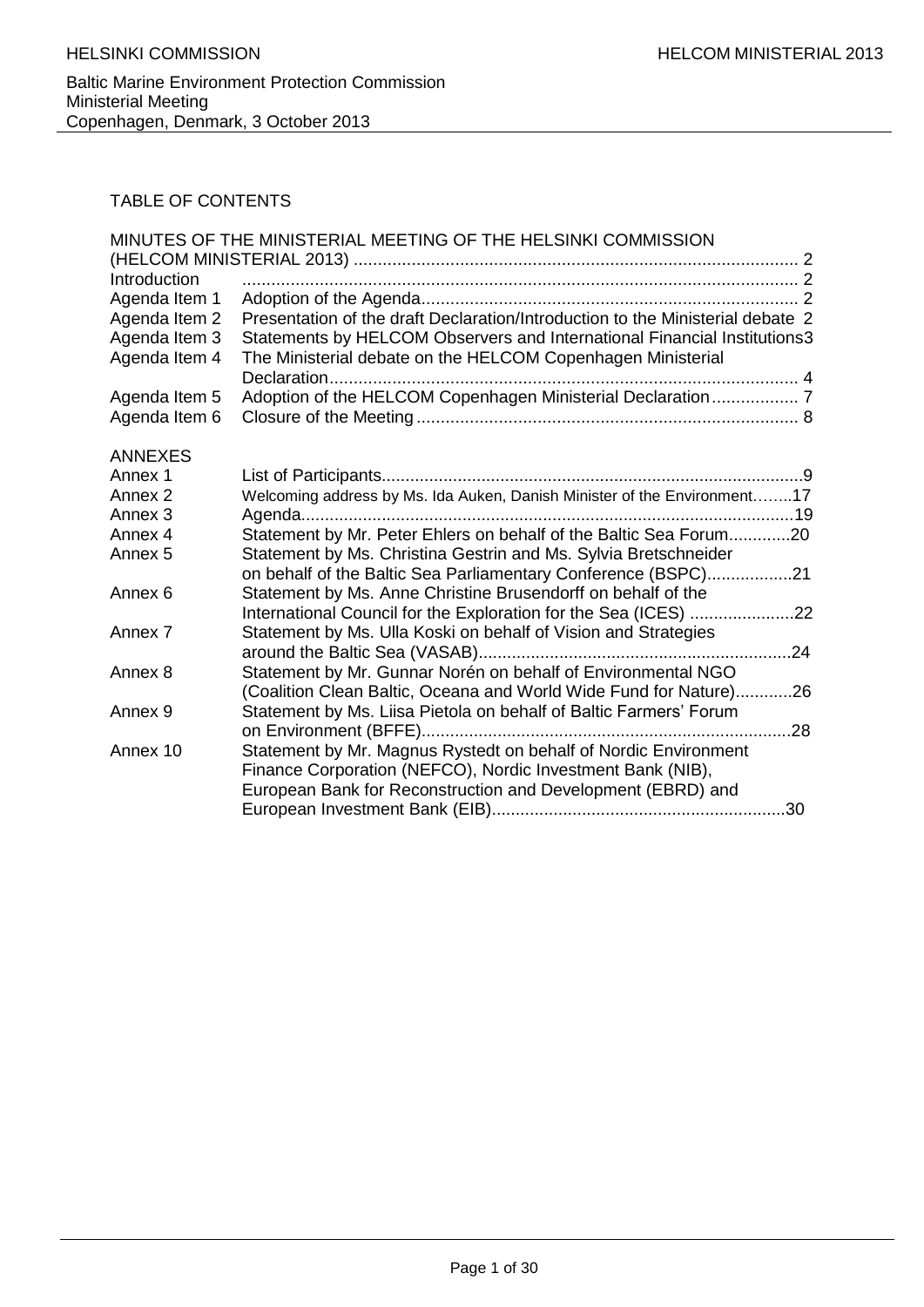### **MINUTES OF THE MINISTERIAL MEETING OF THE HELSINKI COMMISSION (HELCOM MINISTERIAL 2013)**

# <span id="page-1-1"></span><span id="page-1-0"></span>**INTRODUCTION**

0.1 Representatives of the Governments of Denmark, Estonia, Finland, Germany, Latvia, Lithuania, Poland, Russia and Sweden as well as the European Union attended the Meeting. The Meeting was also attended by Chairmen and Vice-Chairmen of the HELCOM Groups.

0.2 Furthermore, representatives from the following observer organizations participated in the Meeting: Baltic Sea Parliamentary Conference (BSPC), Baltic Farmers' Forum on Environment (BFFE), Baltic Sea Forum (BSF), BIMCO, BONUS Baltic Organisations Network for Funding Science EEIG, Coalition Clean Baltic (CCB), Conference of Peripheral Maritime Regions of Europe (CPMR) - Baltic Sea Commission, International Council for the Exploration of the Sea (ICES), International Dialogue on Underwater Munitions (IDUM), Oceana, OSPAR Commission, and World Wide Fund for Nature (WWF). Representatives from Nordic Environment Finance Corporation (NEFCO), Nordic Investment Bank (NIB) and European Bank for Reconstruction and Development (EBRD), BALTEX/Baltic Earth, Baltic Nest Institute (BNI), Baltic Sea Action Group (BSAG), Council of the Baltic Sea States (CBSS) and Vision and Strategies around the Baltic Sea (VASAB) also participated in the Meeting as invited guests. The List of Participants is contained in **Annex 1** to these Minutes.

0.3 The Meeting was chaired by the Chair of the Helsinki Commission, Ms. Helle Pilsgaard, Denmark.

0.4 Ms. Ida Auken, Minister of the Environment of Denmark, welcomed the Meeting to Copenhagen. She highlighted that the purpose of the Meeting was to take actions to address the threats faced by the fragile Baltic Sea. Recognizing that HELCOM is an ambitious organization, cooperating with other regional organizations, she outlined some of the main achievements of HELCOM, such as reductions in nutrient inputs and the expansion of the Baltic Sea Protected Areas network. Minister Auken stressed the importance of implementing the Baltic Sea Action Plan for reaching good environmental status of the Baltic Sea and the need to agree on additional measures. She also mentioned measures that should be taken by HELCOM countries such as the designation of the Baltic Sea as a NOx Emission Control Area (NECA) and implementation of the Ballast Water Management Convention in order to continue the good work of the Helsinki Commission. The welcoming address by Minister Auken is contained in **Annex 2** to these Minutes.

## <span id="page-1-2"></span>Agenda Item 1 **Adoption of the Agenda**

Documents: 1/1

1.1 The Meeting adopted the Agenda of the Meeting as contained in **Annex 3** to these Minutes.

## <span id="page-1-3"></span>**Agenda Item 2 Presentation of the draft Declaration/Introduction to the Ministerial debate**

Documents: None

2.1 The Meeting took note of the progress in implementing the Baltic Sea Action Plan as well as highlights of the draft Declaration of the 2013 HELCOM Copenhagen Ministerial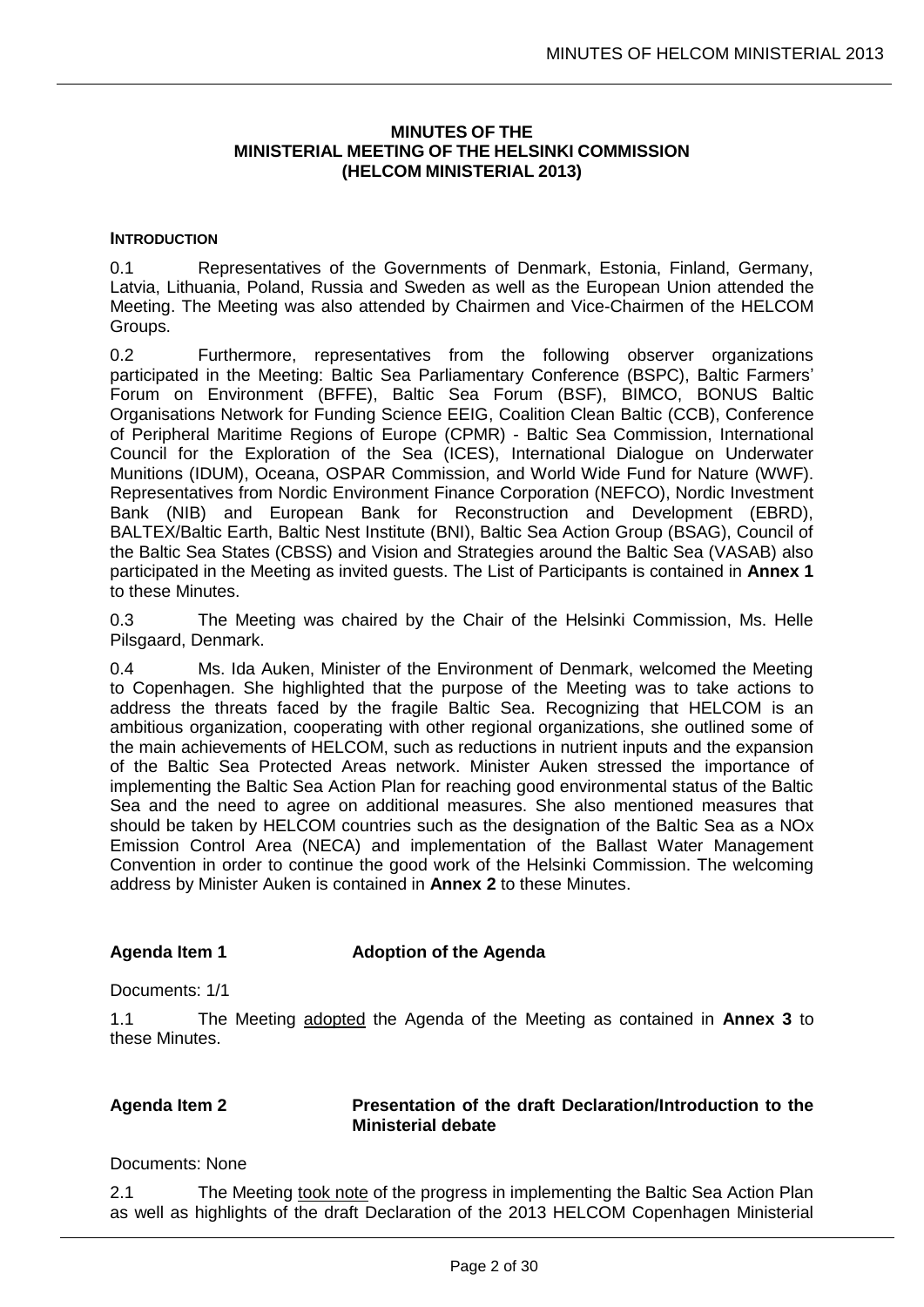Meeting as presented by the Executive Secretary of the Helsinki Commission, Ms. Monika Stankiewicz (**Presentation 1**).

# <span id="page-2-0"></span>**Agenda Item 3 Statements by HELCOM Observers and International Financial Institutions**

Documents: None

3.1 The Meeting took note of the statement of the HELCOM Observer Baltic Sea Forum, presented by Mr. Peter Ehlers (**Annex 4**). He stressed the importance of raising the awareness of the youth of the Baltic Sea region of the challenges and opportunities connected with the protection of the Baltic Sea marine environment. The latest HELCOM Youth Forum, held in Rostock in December 2012, prepared the resolution "The Baltic Sea between blue growth and green limits" and was presented to the Chair of HELCOM by representatives of the Youth Forum so that it can be taken into consideration in HELCOM work.

3.2 The Meeting took note of the statement of Baltic Sea Parliamentary Conference (BSPC), presented by Member of Parliament Ms. Christina Gestrin, Finland and Ms. Sylvia Bretschneider, President of State Parliament of Mecklenburg-Vorpommern, Germany (**Annex 5**). Ms. Gestrin emphasized the need to ensure financing, e.g. via the Baltic Sea Action Plan Fund, for implementing the agreed measures of the BSAP so that the agreed objectives can be achieved by 2021. Ms. Bretschneider emphasized the need to promote and support innovation of clean technologies and alternative fuels for energy efficient shipping and combatting eutrophication of the Baltic Sea.

3.3 The Meeting took note of the statement by General Secretary of International Council for the Exploration for the Sea (ICES), Ms. Anne Christine Brusendorff (**Annex 6**). She stressed the role of ICES in contributing to regional development of the scientific basis supporting an ecosystem-based approach to decision making related to the marine environment. ICES expressed its interest in continuing its co-operation with HELCOM and invited HELCOM to consider the draft ICES Strategic Plan for the next five-year period and provide feedback to ensure that the needs of the Baltic Sea region are reflected in it.

3.4 The Meeting took note of the statement of the Chair of VASAB Committee on Spatial Planning and Development, Ms. Ulla Koski (**Annex 7**), including the progress in the joint HELCOM-VASAB activities related to maritime spatial planning (MSP). VASAB is looking forward to evaluating how the practical use of the jointly agreed HELCOM-VASAB principles will affect maritime spatial planning and accordingly how, and to what extent, they will contribute to the improvement of the environmental state of the Baltic Sea and implementation of the BSAP.

3.5 The Meeting took note of the statement by Mr. Gunnar Norén, CCB, representing the HELCOM Observers CCB, WWF and OCEANA (**Annex 8**). The NGOs pointed out that Contracting Parties are lagging in the implementation of their national implementation plans of the BSAP and urged the Ministers to agree on more stringent measures to address the pressures on the Baltic Sea environment.

3.6 The Meeting took note of the signatures of 25,000 people around the Baltic Sea, who signed a petition to improve the environmental situation of the Baltic. The signatures were presented to the Meeting by Mr. Niklas Zennström of Zennström Philanthropies and supporter of the Race for the Baltic, which is an international campaign for a cleaner Baltic Sea, where four cyclists were travelling for three months around the Baltic Sea to raise the awareness on the marine environment and collected signatures to a petition.

3.7 The Meeting took note of the statement by the Baltic Farmers' Forum on Environment (BFFE) as presented by Ms. Liisa Pietola (**Annex 9**). BFFE expressed their commitment to work towards reducing nutrient inputs to the Baltic Sea from agriculture and requested that positive trends in nutrient reductions should be made more transparent and visible. BFFE expressed concern about the uncertainty of the revised figures in the nutrient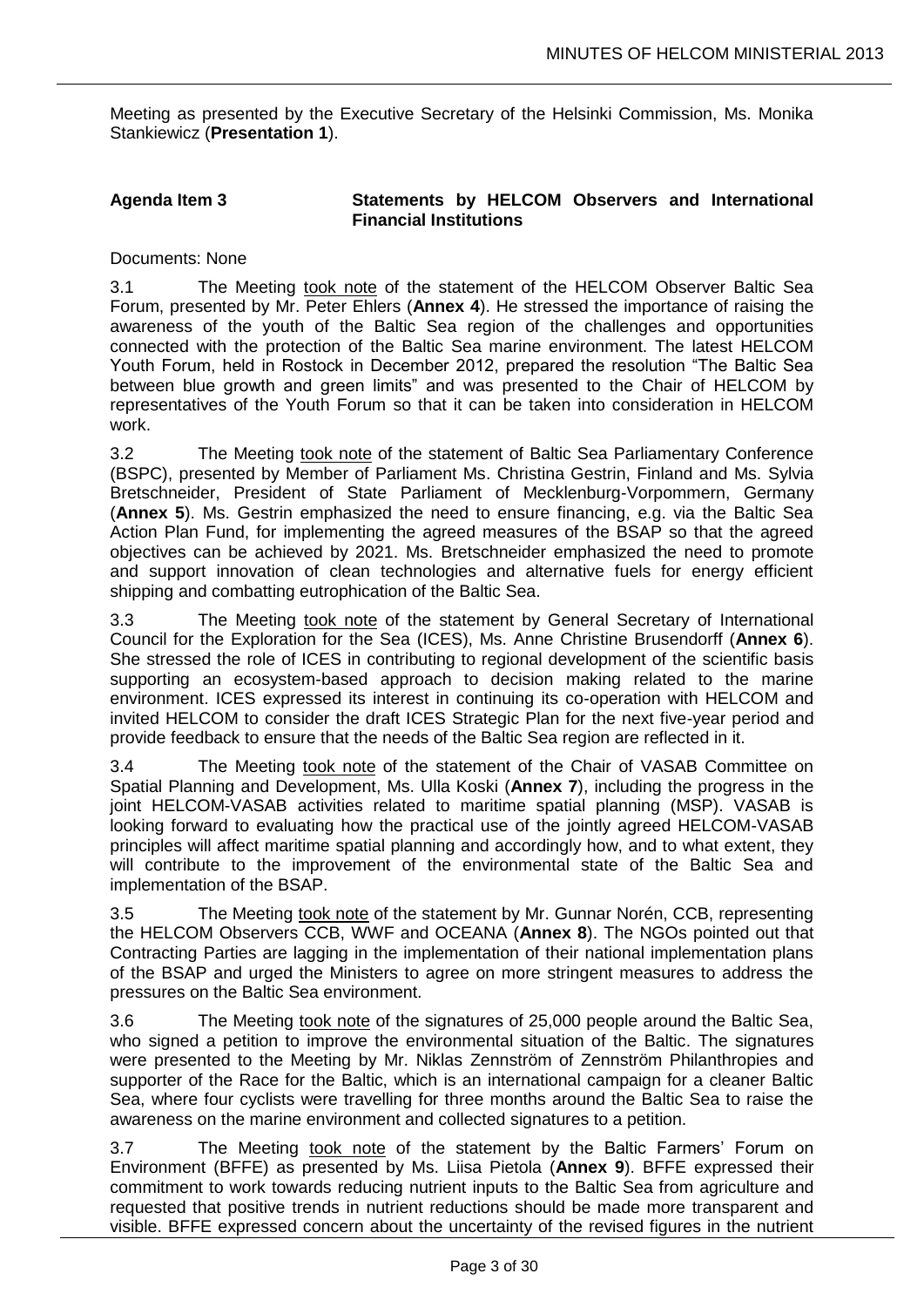reduction scheme and pointed to the need to have realistic objectives which allow for flexible and specific solutions at regional and farm levels. BFFE pointed out that Baltic agricultural community works to produce food for the region and need support and trust from society to enhance innovation and new technological solutions for sustainable farming practices, being *inter alia* developed by recent major agri-environmental projects – Baltic DEAL, Baltic COMPASS and Baltic MANURE, co-funded by the European Union.

3.8 The Meeting took note of the statement by Mr. Magnus Rystedt, NEFCO Managing Director, on behalf of the International Financial Institutes (IFIs): Nordic Environment Finance Corporation (NEFCO), Nordic Investment Bank (NIB), and Northern Dimension Environmental Programme (NDEP) linked to the European Regional Development Bank (EBRD) (**Annex 10**). Mr Rystedt informed that NDEP supports projects directly contributing to the goals of the BSAP, especially in Russia, but also in Belarus and Ukraine and that NIB and NEFCO are active in Russia, but also in Nordic countries, and are managing the Baltic Sea Action Plan Fund, which was established with the use of grants from Finland and Sweden to support projects to implement the BSAP. The IFIs reminded that banks and investors finance bankable projects such as the cleaning up of pollution hot spots, and encouraged HELCOM to further define more concrete objectives and goals that can be used for identifying such projects. Further, they highlighted the importance of finalizing the construction, launching and future maintenance of the Kaliningrad Wastewater Treatment Plant.

3.9 The Meeting took note of the information by the HELCOM Observers, thanked them for their statements, and expressed a wish and hope for the good co-operation between HELCOM and Observers, other partner organizations and IFIs to continue also in the future.

## <span id="page-3-0"></span>**Agenda Item 4 The Ministerial debate on the HELCOM Copenhagen Ministerial Declaration**

# *Future orientated Ministerial debate*

4.1 The Chair opened the floor for interventions and debate regarding the Ministerial Declaration. Minister Ida Auken, Denmark, conducted the debate, including on the open issues.

4.2 The Meeting took note of the input by the high-level representative of Estonia, Mr. Harry Liiv, Deputy Secretary General, Ministry of the Environment. Estonia welcomes progress in implementing the BSAP and signs of improvements in the state of the marine environment, while recognizing that there are still needs for further measures. Estonia informed that they are implementing their second BSAP National Implementation Programme, and especially following up on implementation of measures and their progress in achieving their nutrient reduction targets. Estonia is also working on further development of marine spatial planning and ecosystem-based approach.

4.3 The Meeting took note of the input by the high-level representative of the European Union, Mr. Karl Falkenberg, Director General, DG Environment of the European Commission. The first five-year report of the EU Marine Strategy Framework Directive will be released in the near future and is expected to give the message that to reach the objectives of good environmental status by 2020 will require stepping up efforts. EU is concerned that different Member States use different indicators and asks that better use be made of HELCOM's work to regionally develop indicators for a consistent Baltic Sea picture. Further work in the EU includes improved co-ordination of marine and terrestrial planning and management, addressing marine litter and greening of the Common Agricultural Policy.

4.4 The Meeting took note of the input by the Minister of Environment of Finland, Mr. Ville Niinistö. Finland expressed appreciation to the input from the scientific community in developing the HELCOM nutrient reduction scheme, specifically the revised Maximum Allowable Inputs and Country Allocated nutrient Reduction Targets. Finland informed that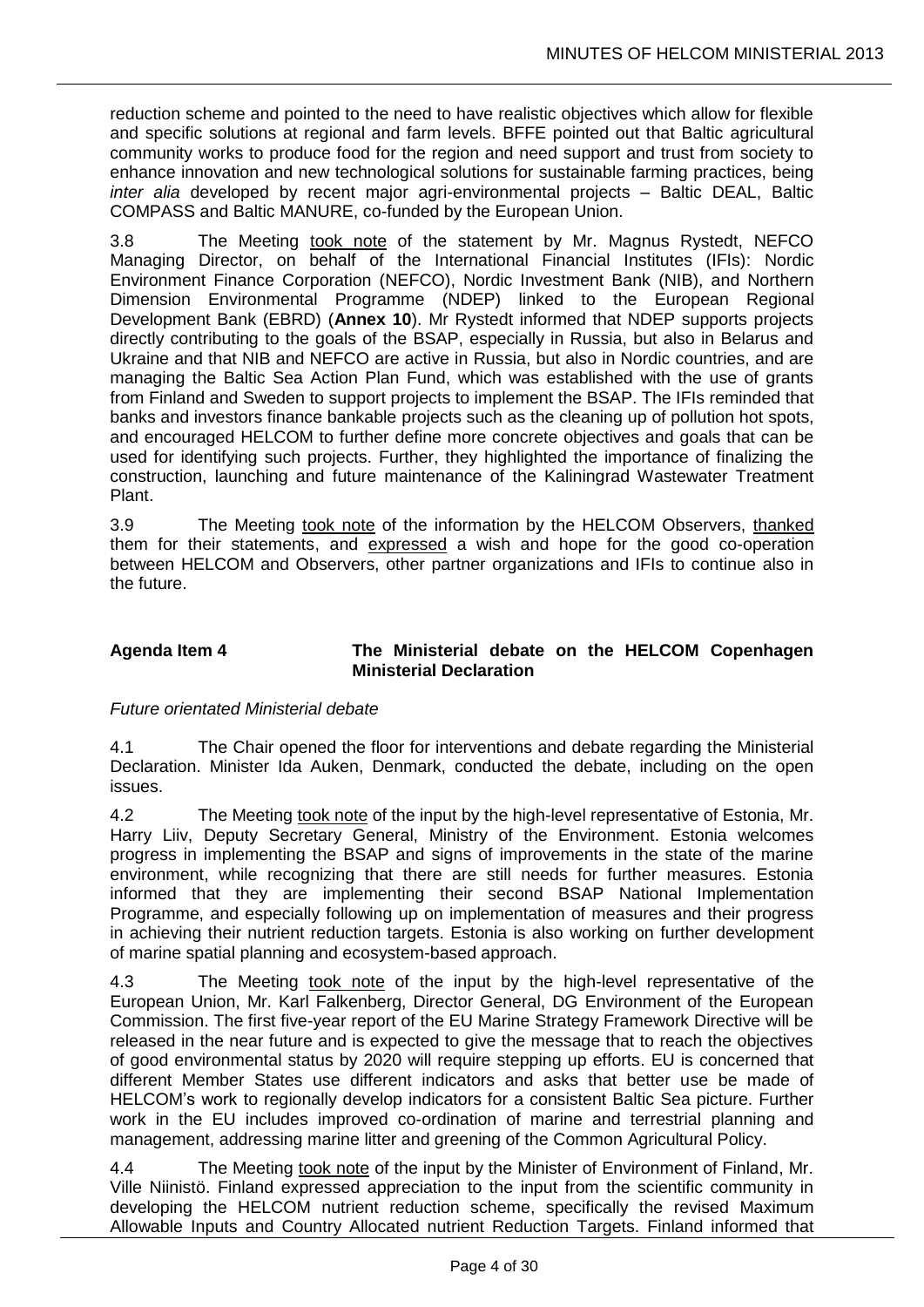they are prioritizing the ecosystem approach, cost efficiency and innovation for nutrient recycling and reducing inputs. Finland also informed of their bilateral co-operation with Russia and Poland to deal with cleaning up pollution hot spots.

4.5 The Meeting took note of the statement by the Minister of Social Affairs and Environment of the Provincial Government of Åland, Ms. Carina Aaltonen. She appreciated the messages from the HELCOM Observers and underlined the need for further actions on the priority issues of eutrophication and over-fishing which they raised.

4.6 The Meeting took note of the contribution by the high-level representative of Germany, Mr. Fritz Holzwarth, Deputy Director-General, Federal Ministry for the Environment, Nature Conservation and Nuclear Safety, and the German view that the burden of reducing nutrient inputs should be fairly shared by different sectors and that further actions need to be taken in the areas of biodiversity and nature protection, marine protected areas and fisheries. Germany was also of the view that the status of implementation of BSAP should be regularly reviewed and linked to the implementation of the EU Marine Strategy Framework Directive.

4.7 The Meeting took note of the information presented by the Chief Inspector of Environmental Protection of Poland, Mr. Andrzej Jagusiewicz, concerning implementation of national measures to reduce nutrient inputs to the Baltic Sea, including improved agricultural practices, banning of phosphorus in detergents, improved waste water treatment and reduction of emissions of nitrogen oxides. Poland informed the Meeting of recent joint activities with Finland to address nutrient inputs from phosphogypsum piles near Gdansk and Szczecin. Poland also informed of their active involvement in the issue of sea-dumped chemical munitions.

4.8 The Meeting took note of the contribution by the high-level representative of Russia, Mr. Nuritdin Inamov, Director, Ministry of Natural Resources and Environment, on public-private partnerships established to carry out practical projects for implementing the Baltic Sea Action Plan, including the St. Petersburg Initiative. Russia is involved in various initiatives to nationally develop and promote green shipping and the use of alternative fuels such as liquid natural gas (LNG). Russia also informed of national investment priorities for improvement of waste water treatment infrastructure in the Kaliningrad region.

4.9 The Meeting took note of the input by the Minister of Environment of Sweden, Ms. Lena Ek. Sweden stressed the importance of the scientific basis of HELCOM work and informed that at the moment they are prioritizing activities related to reduction of nutrient inputs, reducing inputs of pharmaceuticals through waste water, improving knowledge for ecosystem-based management of the Baltic marine environment and protection of biodiversity, and further development of selective fishing gear to deal with the discards ban of the EU Common Fisheries Policy.

# *Resolving potential open issues*

4.10 The Meeting considered the draft HELCOM Copenhagen Ministerial Declaration 2013, as distributed for the Meeting (cf. document HELCOM HOD 44/2013, 2/1/Rev.1), with focus on three open issues: 1) the updated country allocated reduction targets for nutrients, 2) two proposed measures for reducing losses from agriculture, namely measures to reduce nutrient surplus in fertilization practices, and annual nutrient accounting on farm level, and 3) Baltic Sea NOx Emission Control Area.

4.11 The Meeting considered the revised figures on country allocated reduction targets for nutrients and took note of the position of Poland that at this point of time Poland is ready to accept the country allocated reduction targets for Poland as indicative due to the ongoing national consultations. Poland confirmed their willingness to finalize these consultations as soon as possible, after which the respective footnote in the Ministerial Declaration could be removed.

4.12 The Meeting agreed on the revised figures on country-wise allocation of reduction targets, substituting the provisional country-wise nutrient reduction requirements of the Baltic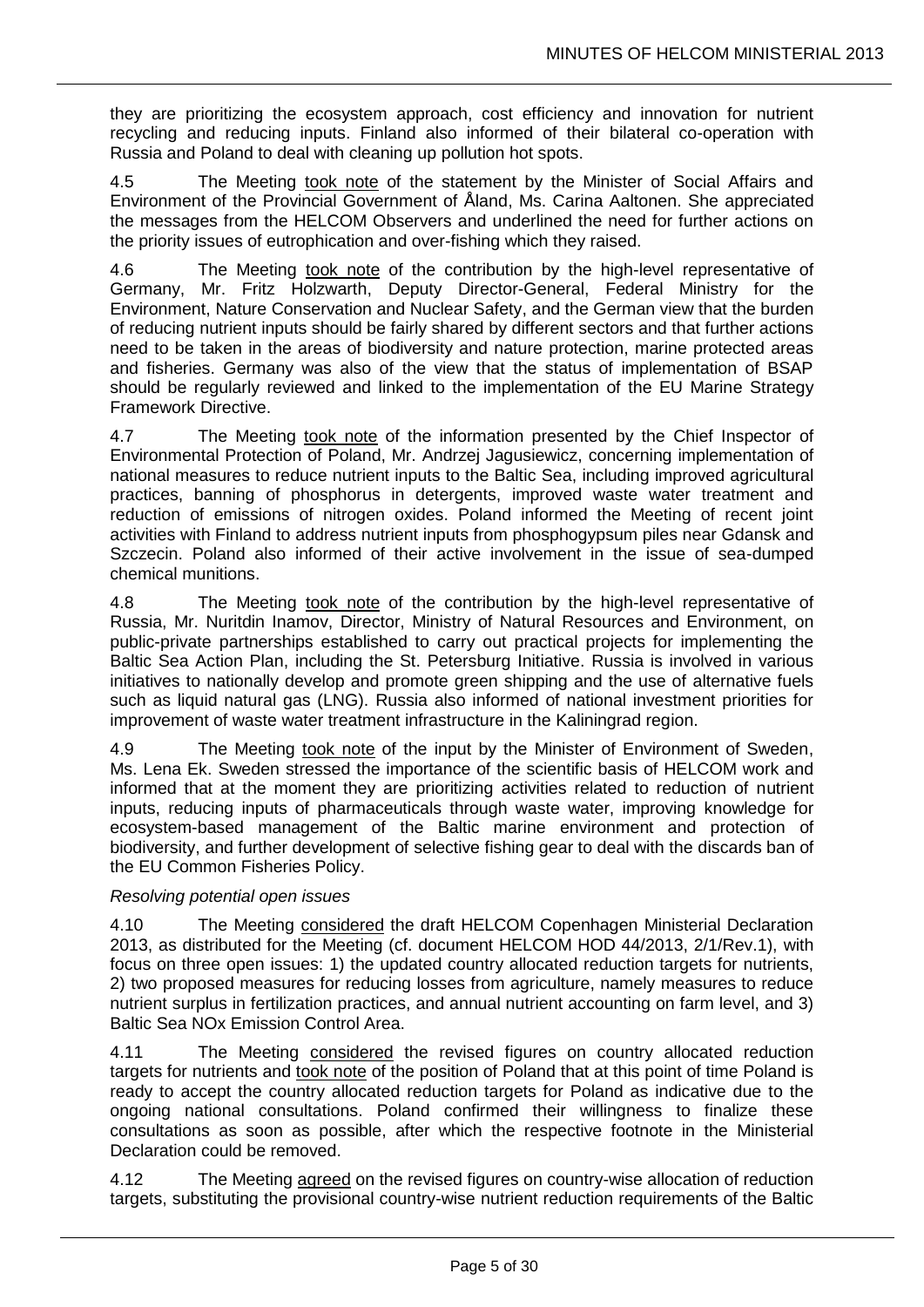Sea Action Plan, taking into account the Polish position as expressed above and noting that Poland will inform on the outcome of their national consultations as soon as possible.

4.13 The Meeting welcomed the information by Poland that they can agree on the proposed wording for the two measures on agriculture, by which the final agreement has been reached on this part of the declaration as follows:

*7 (N).WE DECIDE to investigate measures to reduce nutrient surplus in fertilization practices to reach nutrient balanced feritilization with the objective to come to an agreement on national level by 2018;*

*8 (N).WE AGREE to promote and advance towards applying by 2018 at the latest annual nutrient accounting at farm level taking into account soil and climate conditions giving the possibility to reach nutrient balanced fertilization and reduce nutrient losses at regional level in the countries, noting the positive examples of mandatory requirements on nutrient bookkeeping in some HELCOM countries and with an aim to apply it region-wide, as a first step, in areas critical to nutrient losses;*

4.14 The proposal of Poland on agriculture related part of the draft Ministerial Declaration was presented at HELCOM HOD 44/2013 and is included in the Minutes of that Meeting.

4.15 The Meeting went on considering the open issues in the draft Declaration on submission of an application to IMO for the designation of the Baltic Sea as a NOx Emission Control Area (NECA) (three open paragraphs).

4.16 The Meeting recalled that in 2010 at the HELCOM Moscow Ministerial Meeting, the environment ministers and high-level representatives of HELCOM Contracting Parties agreed to "*work towards submitting, preferably by 2011, a joint proposal by the Baltic Sea countries to the IMO applying for a NOx Emission Control Area (NECA) status for the Baltic Sea, taking into account the results of the study by HELCOM on economic impacts of a Baltic Sea NECA and to welcome and support the idea of a NOx Emission Control Area in other sea areas, in particular with regard to the North Sea*."

4.17 The ministers and high-level representatives carried out negotiations involving multilateral meetings and discussions as well as drafting of alternative proposals regarding NECA. Eventually, the Meeting reached an agreement on the following two paragraphs:

*RECALLING the decision of the Moscow Ministerial Meeting on reduction of air-borne nitrogen pollution from shipping which will lead to the reduction of 6930 tons on nitrogen over thirty years WE ALSO STRESS that the achievement of good environmental status in relation to eutrophication in the Baltic Sea also relies on additional reduction efforts by shipping;*

*8 (M) WE TAKE NOTE of the fact that due to the need for further technical consultations amongst some of the Contracting Parties as regards to the availability of technology to implement the Tier III NOx emission standards under MARPOL Annex VI, the application on the Baltic Sea NECA has not yet been submitted to IMO. WE NOTE that in that context, in order to move forward, HELCOM Stakeholder Conference "Baltic Sea – NOx Emission control area" was organized in March 2013 which discussed the availability of technology to implement the Tier III NOx emission standards under MARPOL Annex VI, including further enhancement of existing and development of new relevant technology. A review of the status of technological developments to implement the Tier III NOx emissions standards has been prepared by IMO and considered in May 2013;*

4.18 The Meeting took note of the position of Russia that they are at present unable to agree on a timeframe for the submission of joint NECA application by the HELCOM countries to IMO due to economic considerations.

4.19 The Meeting took note that the remaining Contracting Parties regretted the lack of progress with agreeing on a timing of the joint application to IMO.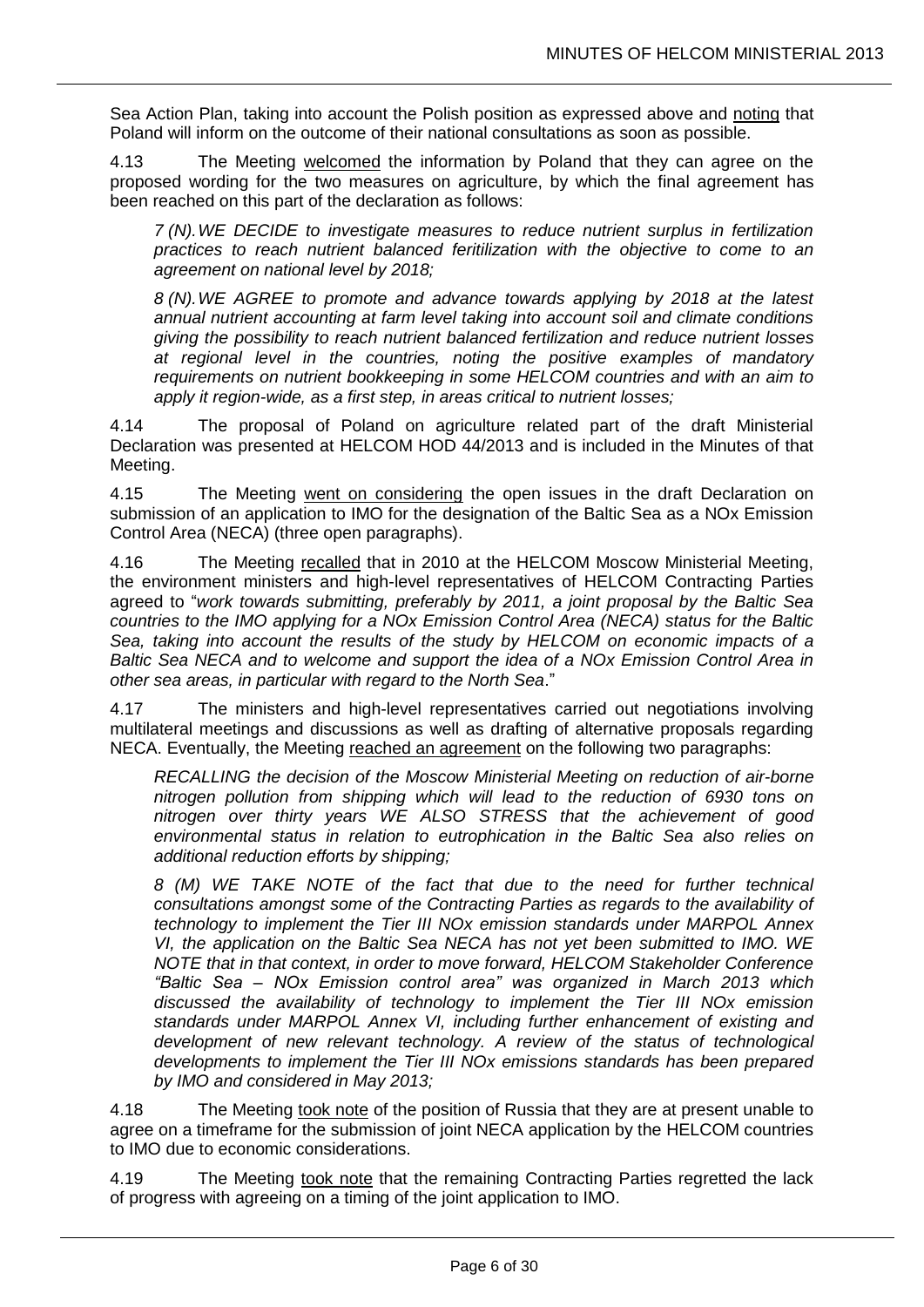4.20 The Meeting took note of the statement by the European Union that bearing in mind the HELCOM Moscow Declaration with regard to the submission of a Baltic NECA, the EU and its Baltic Member States that are Contracting Parties to HELCOM confirm their intention to proceed forthwith to submit a formal application to designate the Baltic Sea as NECA in light of the expected IMO MEPC 66 decision on the timeframe for the entry into force of NOx Emission Control Areas.

4.21 The Meeting acknowledged that all possible measures should be taken to reduce nutrient inputs to the Baltic Sea and recognized the potential of shipping to contribute to fighting eutrophication of the Baltic Sea and be a sustainable form of transport and felt that development of new innovations and clean technologies for fuel efficient ships and use of alternative fuels should be promoted.

# <span id="page-6-0"></span>Agenda Item 5 **Adoption of the HELCOM Copenhagen Ministerial Declaration**

Documents: None

5.1 The Meeting adopted the HELCOM Copenhagen Ministerial Declaration, including:

adopted the following HELCOM Recommendations:

- 34E/1 "Safeguarding important bird habitats and migration routes in the Baltic Sea from negative effects of wind and wave energy production at sea";
- 34E/2 "Further testing and developing the concept of pro-active route planning as well as other e-navigation solutions to enhance safety of navigation and protection of the marine environment in the Baltic Sea Region";
- 34E/3 "Amendments to Annex VII 'Response to Pollution Accidents' of the 1992 Helsinki Convention, concerning response on the shore";
- 34E/4 "Airborne surveillance with remote sensing equipment in the Baltic Sea Area";

adopted the following deliverables:

- Regional Baltic Maritime Spatial Planning Roadmap 2013-2020;
- HELCOM Response Manual Volume III "Response to Pollution Incidents on the shore";
- Joint HELCOM/OSPAR Guidelines on the granting of exemptions under the International Convention for the Control and Management of Ships' Ballast Water and Sediments, Regulation A-4;
- BSHC-HELCOM Revised Baltic Sea Harmonised Hydrographic Re-Survey Scheme;
- HELCOM Monitoring and Assessment Strategy;

endorsed the following deliverables:

- HELCOM Interim Guidance on technical and operational aspects of delivery of sewage by passenger ships to port reception facilities;
- Revised Palette of measures for reducing phosphorus and nitrogen losses from agriculture;
- Palette of measures on cost-efficient management options to reduce discharges, emissions, and losses of hazardous substances.

The HELCOM Copenhagen Ministerial Declaration is available on HELCOM [website.](http://www.helcom.fi/Documents/Ministerial2013/Ministerial%20declaration/2013%20Copenhagen%20Ministerial%20Declaration.pdf)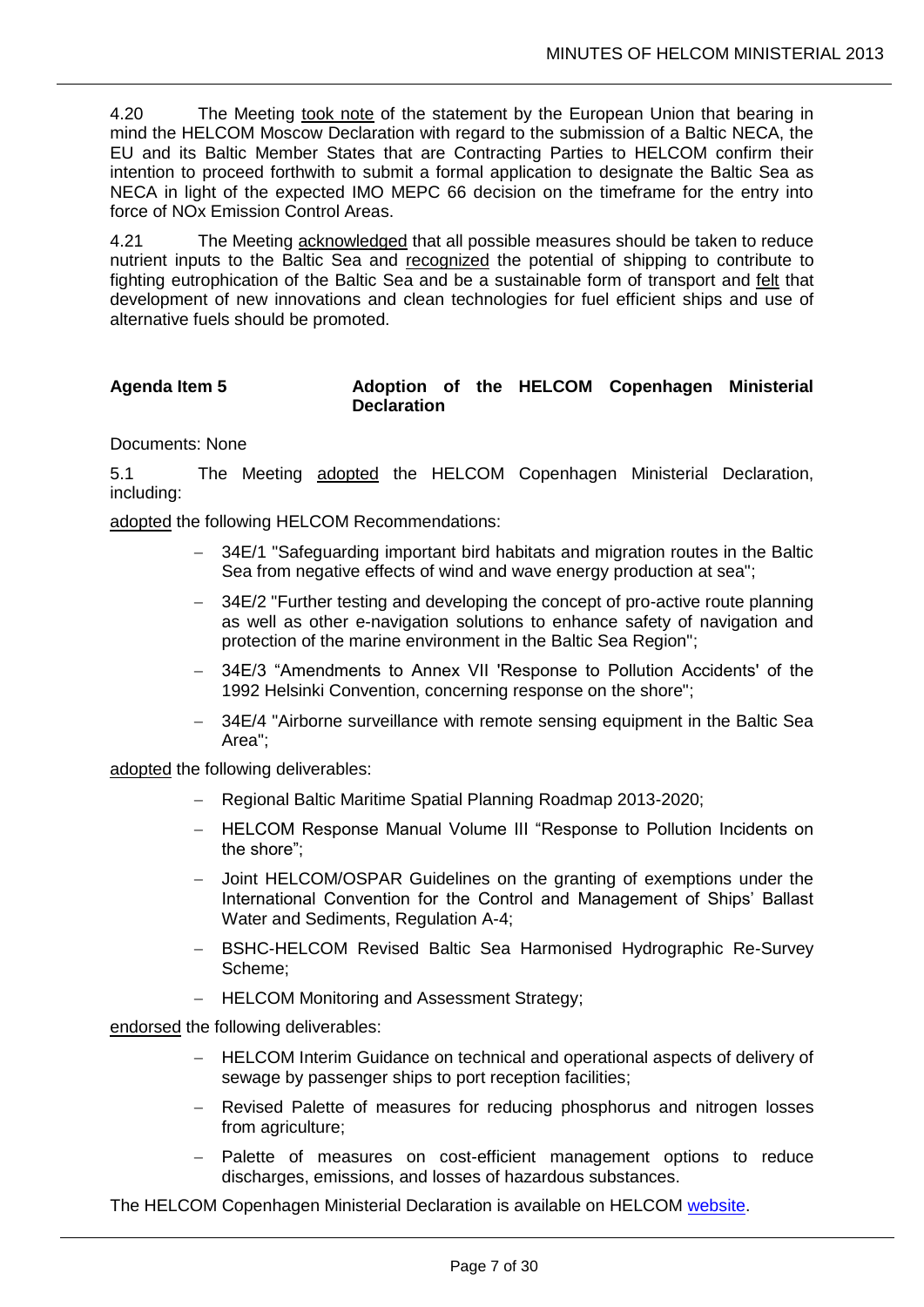# <span id="page-7-0"></span>**Agenda Item 6 Closure of the Meeting**

Documents: 6/1

6.1 The Meeting thanked Denmark for excellent hosting of the Meeting.

6.2 The Chair thanked the participants for their efforts to reach a common agreement and the adoption of the HELCOM Copenhagen Declaration 2013 - Taking Further Action to Implement the Baltic Sea Action Plan.

6.3 The Minutes of the Meeting will be finalized in consultation with HELCOM Chair and will be submitted to all Contracting Parties and to any Government, intergovernmental organisation and non-governmental international organisation invited to send observers to the Meeting.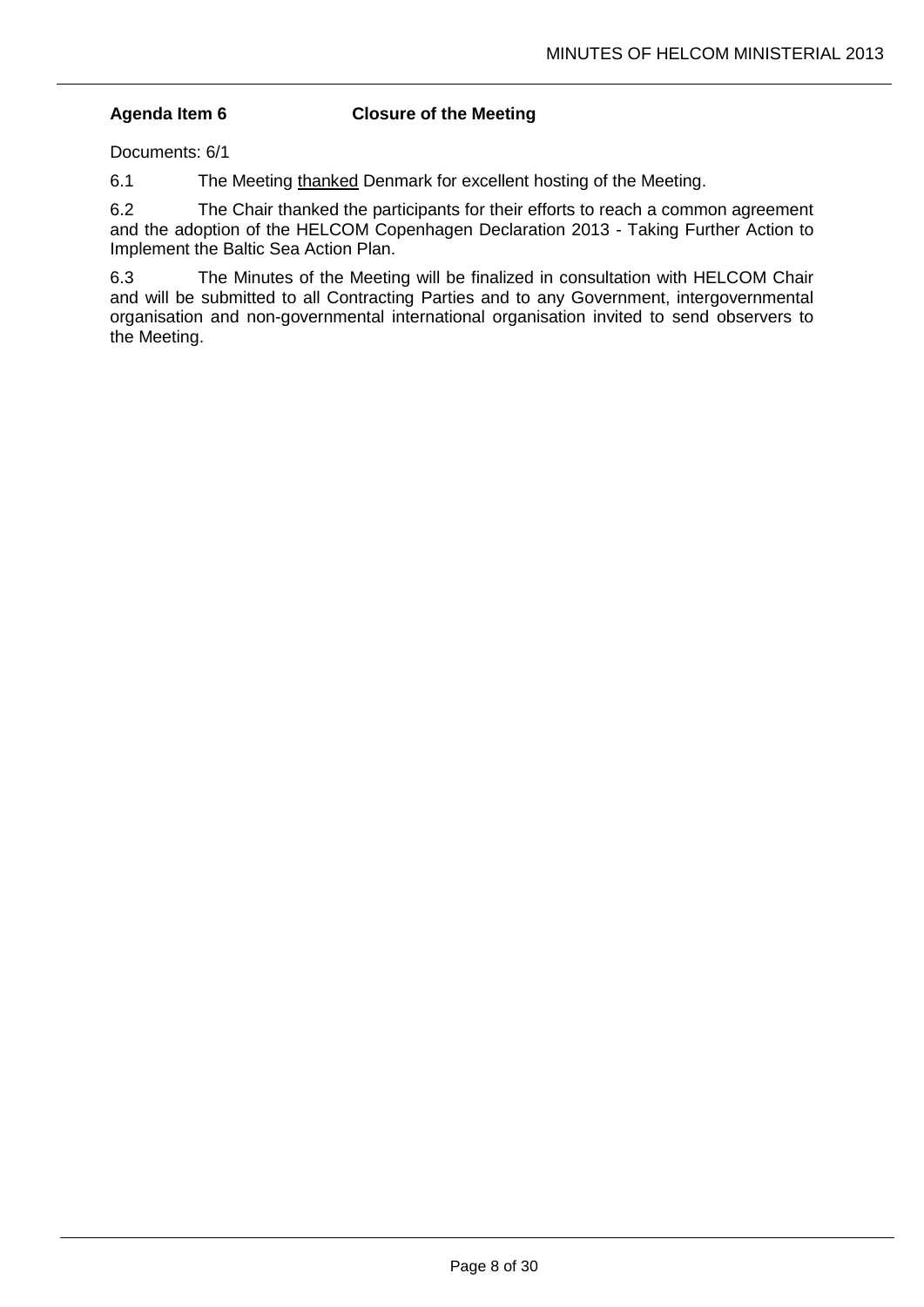| <b>LIST OF PARTICIPANTS</b>                     |                                                                                               |                                                                                |  |
|-------------------------------------------------|-----------------------------------------------------------------------------------------------|--------------------------------------------------------------------------------|--|
| *) Head of Delegation                           |                                                                                               |                                                                                |  |
|                                                 | <b>CHAIR</b>                                                                                  |                                                                                |  |
| Ms. Helle Pilsgaard<br>Chair of HELCOM          | Ministry of the Environment<br>Danish Nature Agency<br>Haraldsgade 53<br>DK-2100 Copenhagen Ö | Dir.Phone: +45 72544713<br>Fax:<br>Email: hepi@nst.dk                          |  |
|                                                 | <b>DENMARK</b>                                                                                |                                                                                |  |
| Ms. Ida Auken *)<br>Minister of the Environment | Ministry of the Environment<br>Børsgade 4<br>DK-1215 Copenhagen K                             | Dir. Phone: +45 4572546000<br>Fax:<br>Email: ministeren@mim.dk                 |  |
| Ms. Pia Andersen                                | Ministry of the Environment<br>Danish Nature Agency<br>Haraldsgade 53<br>DK-2100 Copenhagen Ö | Dir.Phone: +45 72544862<br>Fax:<br>Email: pih@nst.dk                           |  |
| Mr. Mikkel Aarø-Hansen                          | Danish Ministry of the Environment<br>Boersgade 4<br>DK-1215 Copenhagen K                     | Dir.Phone: +45 26305853<br>Fax:<br>Email: Mikar@mim.dk                         |  |
| Mr. Thomas Emil Jensen                          | Danish Ministry of the Environment<br>Boersgade 4<br>DK-1215 Copenhagen K                     | Dir.Phone: theje@mim.dk<br>Fax:<br>Email: +45 40597388                         |  |
| Ms. Anne-Mette Hjortebjerg Lund                 | Ministry of the Environment<br>Danish Nature Agency<br>Haraldsgade 53<br>DK-2100 Copenhagen Ö | Dir.Phone: +45 72544777<br>Fax:<br>Email: anhlu@nst.dk                         |  |
| Ms. Charlotte Bettina Mogensen                  | Danish Ministry of the Environment<br>Boersgade 4<br>DK-1215 Copenhagen K                     | Dir. Phone: +45 41318510<br>Fax:<br>Email: chbmo@mim.dk                        |  |
| Ms. Christina Fevejle Nielsen                   | Ministry of the Environment<br>Danish Nature Agency<br>Haraldsgade 53<br>DK-2100 Copenhagen Ö | Dir. Phone: +45 72544935<br>Fax:<br>Email: cfnie@nst.dk                        |  |
| Mr. Tonny Niilonen                              | Ministry of the Environment<br>Danish Nature Agency<br>Haraldsgade 53<br>DK-2100 Copenhagen Ö | Dir.Phone: +45 72544866<br>Fax:<br>Email: tonny@nst.dk                         |  |
| Ms. Lisbet Oelgaard<br>Vice-Chair of HELCOM     | Ministry of the Environment<br>Danish Nature Agency<br>Haraldsgade 53<br>DK-2100 Copenhagen Ö | Dir.Phone: +45 72544888<br>Fax:<br>Email: lioel@nst.dk                         |  |
| Mr. Henrik Hedeman Olsen                        | Danish Ministry of the Environment<br>Boersgade 4<br>DK-1215 Copenhagen K                     | Dir.Phone: +45 40589407<br>Fax:<br>Email: hehol@mim.dk                         |  |
| Mr. Henrik Studsgaard                           | Ministry of the Environment<br>Børsgade 4<br>DK-1215 Copenhagen K                             | Dir.Phone:<br>Fax:<br>Email:                                                   |  |
| <b>ESTONIA</b>                                  |                                                                                               |                                                                                |  |
| Mr. Harry Liiv *)<br>Deputy Secretary General   | Ministry of the Environment<br>Narva mnt 7a<br>EE-15172 Tallinn                               | Dir.Phone: +372 6262850<br>Fax:<br>Email: harry.liiv@envir.ee                  |  |
| Mr. Silver Vahtra                               | Ministry of the Environment<br>Narva mnt. 7a<br>EE-15172 Tallinn                              | Dir.Phone: +372 6262987<br>Fax: +372 6262 801<br>Email: silver.vahtra@envir.ee |  |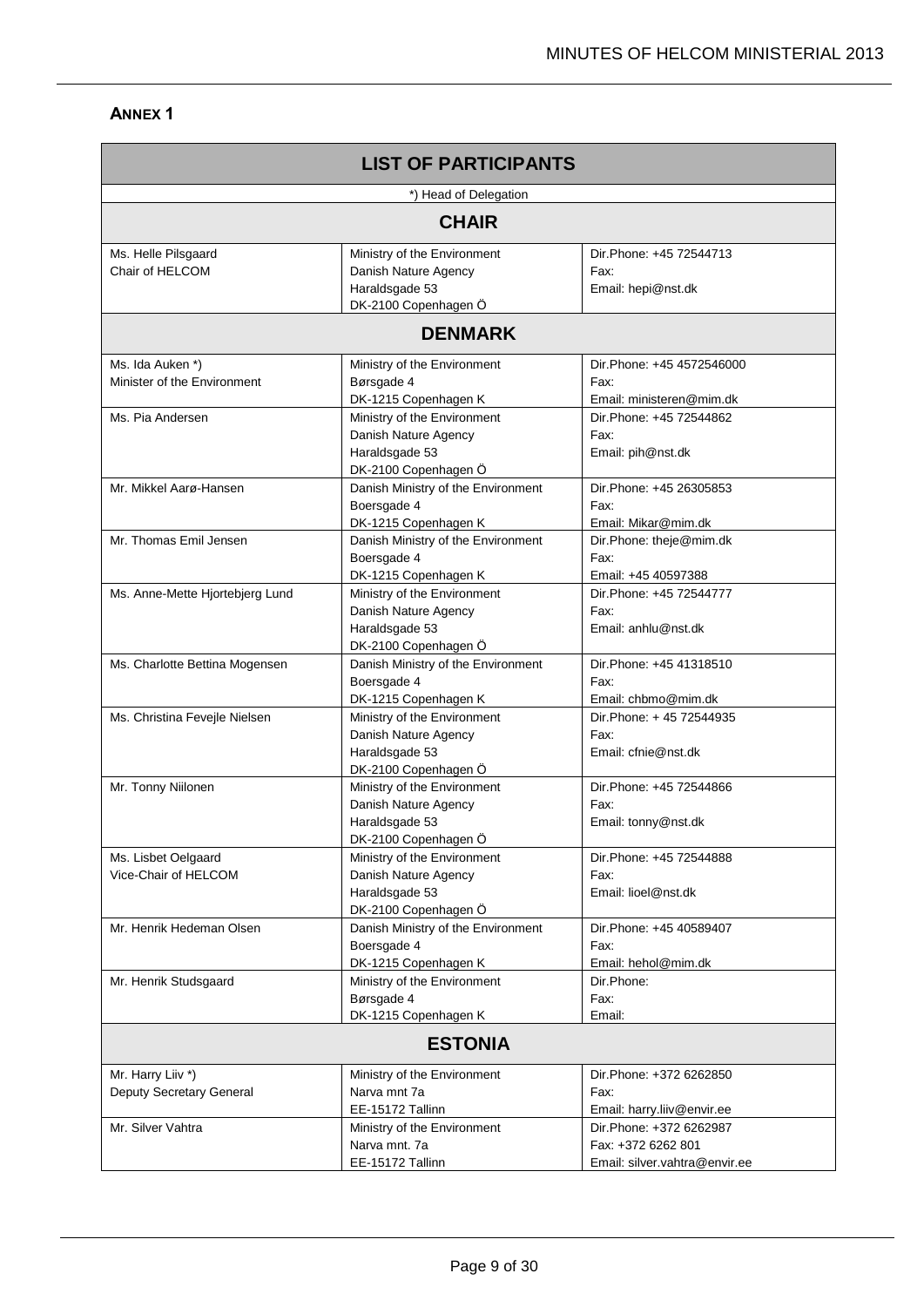| Mr. Karl Falkenberg *)<br>European Commission<br>Dir.Phone: +32 22992220<br><b>Director General</b><br><b>DG Environment</b><br>Fax: +32 22991105<br>Avenue de beaulieu 5<br>Email: karl.falkenberg@ec.europa.eu<br>B-1160 Brussels<br>Dir.Phone: +32 22950580<br>Ms. Rhona Fairgrieve<br>European Commission<br><b>DG Environment</b><br>Fax: +32 22979697 |  |
|-------------------------------------------------------------------------------------------------------------------------------------------------------------------------------------------------------------------------------------------------------------------------------------------------------------------------------------------------------------|--|
|                                                                                                                                                                                                                                                                                                                                                             |  |
|                                                                                                                                                                                                                                                                                                                                                             |  |
|                                                                                                                                                                                                                                                                                                                                                             |  |
|                                                                                                                                                                                                                                                                                                                                                             |  |
|                                                                                                                                                                                                                                                                                                                                                             |  |
| Rue de la Loi 200<br>Email: rhona.fairgrieve@ec.europa.eu                                                                                                                                                                                                                                                                                                   |  |
| B-1049 Brussels                                                                                                                                                                                                                                                                                                                                             |  |
| Ms. Astrid Schomaker<br>Dir.Phone: +32 22969641<br>European Commission                                                                                                                                                                                                                                                                                      |  |
| <b>DG Environment</b><br>Fax: +32 2 2979697                                                                                                                                                                                                                                                                                                                 |  |
| Rue de la Loi 200<br>Email: astrid.schomaker@ec.europa.eu                                                                                                                                                                                                                                                                                                   |  |
| B-1160 Brussels                                                                                                                                                                                                                                                                                                                                             |  |
| <b>FINLAND</b>                                                                                                                                                                                                                                                                                                                                              |  |
| Mr. Ville Niinistö*)<br>Dir.Phone:<br>Ministry of the Environment                                                                                                                                                                                                                                                                                           |  |
| Minister of the Environment<br>P.O. Box 35<br>Fax:                                                                                                                                                                                                                                                                                                          |  |
| FI-00023 Government<br>Email: ville.niinisto@ymparisto.fi                                                                                                                                                                                                                                                                                                   |  |
| Provincial Government of Åland<br>Ms. Carina Aaltonen *)<br>Dir.Phone: +358 1825000                                                                                                                                                                                                                                                                         |  |
| Minister of Social Affairs and<br>P.O. Box 1060<br>Fax:<br>Environment<br>AX-22111 Mariehamn<br>Email: carina.aaltonen@regeringen.ax                                                                                                                                                                                                                        |  |
| Ministry of Transport and<br>Dir.Phone: +358 407448118<br>Ms. Lolan Margaretha Eriksson                                                                                                                                                                                                                                                                     |  |
| Communications<br>Fax:                                                                                                                                                                                                                                                                                                                                      |  |
| P.O. 31<br>Email: Iolan.eriksson@mintc.fi                                                                                                                                                                                                                                                                                                                   |  |
| FI-00023 Government                                                                                                                                                                                                                                                                                                                                         |  |
| Mr. Heikki Lehtinen<br>Ministry of Agriculture and Forestry<br>Dir.Phone: +358 443043727                                                                                                                                                                                                                                                                    |  |
| P.O. Box 30<br>Fax:                                                                                                                                                                                                                                                                                                                                         |  |
| FI-00023 Government<br>Email: heikki.lehtinen@mmm.fi                                                                                                                                                                                                                                                                                                        |  |
| Ms. Eeva-Liisa Poutanen<br>Dir. Phone: +358 505719333<br>Ministry of the Environment                                                                                                                                                                                                                                                                        |  |
| P.O. Box 35<br>Fax:<br>FI-00023 Government<br>Email: eeva-liisa.poutanen@ymparisto.fi                                                                                                                                                                                                                                                                       |  |
| Mr. Timo Tanninen<br>Dir.Phone: +358405319335<br>Ministry of the Environment                                                                                                                                                                                                                                                                                |  |
| P.O. Box 35<br>Fax:                                                                                                                                                                                                                                                                                                                                         |  |
| FI-00023 Government<br>Email: timo.tanninen@ymparisto.fi                                                                                                                                                                                                                                                                                                    |  |
| Mr. Vesa Vasara<br>Ministry for Foreign Affairs<br>Dir.Phone: +358 916056178                                                                                                                                                                                                                                                                                |  |
| P.O.Box 431<br>Fax: +358 916055355                                                                                                                                                                                                                                                                                                                          |  |
| FI-00023 Government<br>Email: vesa.vasara@formin.fi                                                                                                                                                                                                                                                                                                         |  |
| <b>ADVISORS</b>                                                                                                                                                                                                                                                                                                                                             |  |
| Ms. Penina Blankett<br>Ministry of the Environment<br>Dir.Phone: +358 504638196                                                                                                                                                                                                                                                                             |  |
| P.O. Box 35<br>Fax:                                                                                                                                                                                                                                                                                                                                         |  |
| FI-00023 Government<br>Email: penina.blankett@ymparisto.fi                                                                                                                                                                                                                                                                                                  |  |
| Dir.Phone: +358400915242<br>Ms. Tarja Haaranen<br>Ministry of the Environment                                                                                                                                                                                                                                                                               |  |
| P.O. Box 35<br>Fax:<br>FI-00023 Government<br>Email: tarja.haaranen@ymparisto.fi                                                                                                                                                                                                                                                                            |  |
| Ms. Paloma Hannonen<br>Ministry of the Environment<br>Dir. Phone: +358 407723585                                                                                                                                                                                                                                                                            |  |
| P.O. Box 35<br>Fax:                                                                                                                                                                                                                                                                                                                                         |  |
| FI-00023 Government<br>Email: paloma.hannonen@ymparisto.fi                                                                                                                                                                                                                                                                                                  |  |
| Ms. Anna-Stiina Heiskanen<br>Finnish Environment Institute (SYKE)<br>Dir. Phone: +358 408258188                                                                                                                                                                                                                                                             |  |
| Erik Palménin aukio 1<br>Fax: +358 204902291                                                                                                                                                                                                                                                                                                                |  |
| FI-00560 Helsinki<br>Email: anna-stiina.heiskanen@ymparisto.fi                                                                                                                                                                                                                                                                                              |  |
| Finnish Transport Safety Agency (Trafi)<br>Ms. Anita Mäkinen<br>Dir.Phone: +358 401624592                                                                                                                                                                                                                                                                   |  |
| Kumpulantie 9<br>Fax:                                                                                                                                                                                                                                                                                                                                       |  |
| FI-0050 Helsinki<br>Email: anita.makinen@trafi.fi                                                                                                                                                                                                                                                                                                           |  |
| Mr. Jussi Soramäki<br>Prime Minister's Office<br>Dir.Phone: +358 407541898                                                                                                                                                                                                                                                                                  |  |
| P.O. Box 35<br>Fax:                                                                                                                                                                                                                                                                                                                                         |  |
| FI-00023 Government<br>Email: jussi.soramaki@vnk.fi<br>Ms. Marja-Liisa Tapio-Biström<br>Ministry of Agriculture and Forestry<br>Dir.Phone: +358 503825748                                                                                                                                                                                                   |  |
| <b>PL 30</b><br>Fax:                                                                                                                                                                                                                                                                                                                                        |  |
| FI-00023 Valtioneuvosto<br>Email: marja-liisa.tapio-bistrom@mmm.fi                                                                                                                                                                                                                                                                                          |  |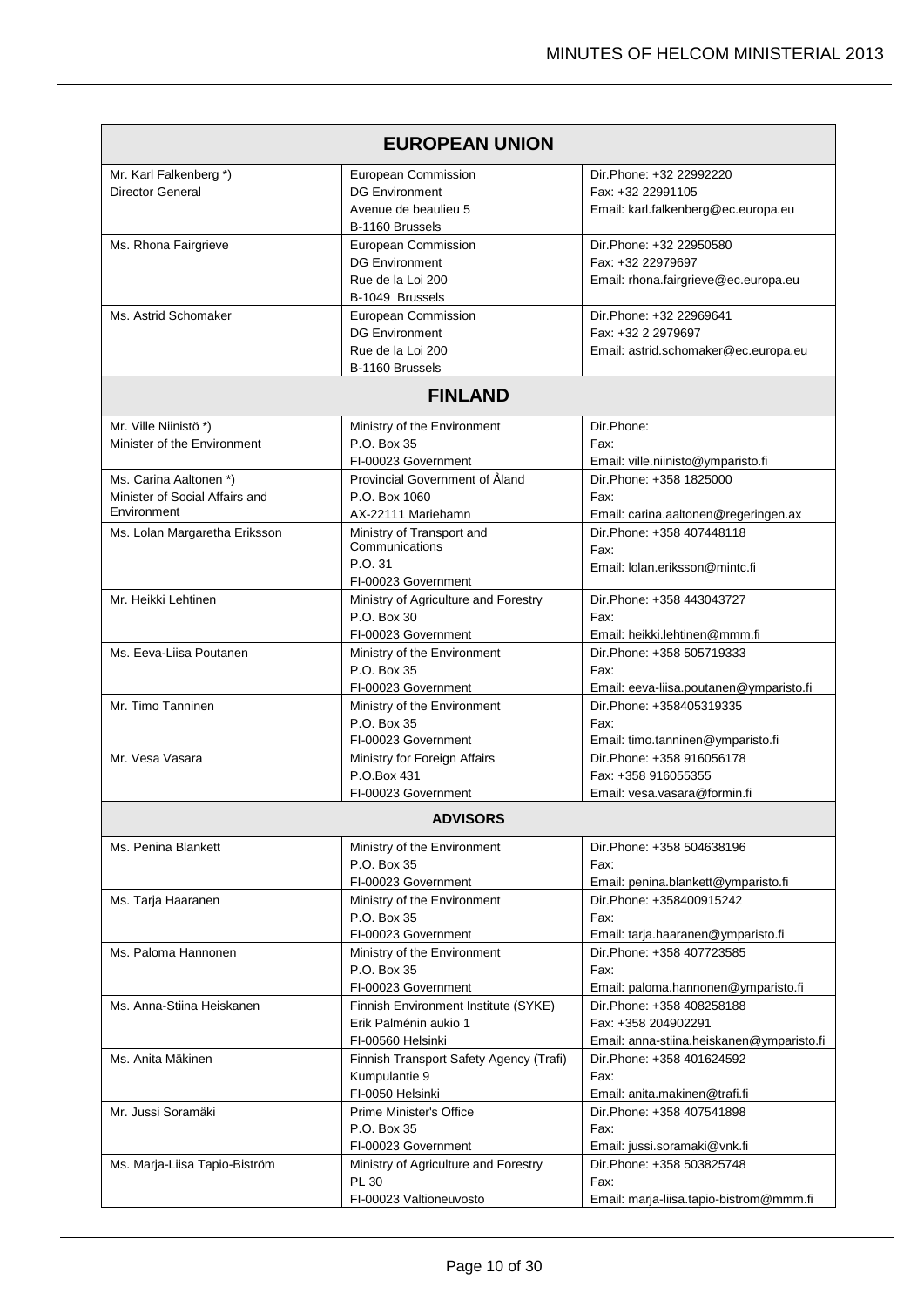| Mr. Mikael Wennström                                                                       | Provincial Government of Aland<br>P.O. Box 1060<br>AX-22111 Mariehamn                                                     | Dir. Phone: +358 1825000<br>Fax:<br>Email: mikael.wennstrom@regeringen.ax                     |  |
|--------------------------------------------------------------------------------------------|---------------------------------------------------------------------------------------------------------------------------|-----------------------------------------------------------------------------------------------|--|
| <b>GERMANY</b>                                                                             |                                                                                                                           |                                                                                               |  |
| Mr. Fritz Holzwarth *)<br>Deputy Director-General                                          | Federal Ministry for the Environment,<br>Nature Conservation and Nuclear Safety<br>Robert-Schuman-Platz 3<br>D-53175 Bonn | Dir.Phone: +49 228993053405<br>Fax: +49 228 99 305 2396<br>Email: fritz.holzwarth@bmu.bund.de |  |
| Mr. Dieter Boedeker                                                                        | German Federal Agency for Nature<br>Conservation<br>Isle of Vilm<br>D-18581 Putbus/Ruegen                                 | Dir. Phone: +49 3830186121<br>Fax: +49 3830186125<br>Email: dieter.boedeker@bfn-vilm.de       |  |
| Ms. Heike Imhoff                                                                           | Federal Ministry for the Environment,<br>Nature Conservation and Nuclear Safety<br>Robert-Schuman-Platz 3<br>D-53175 Bonn | Dir.Phone: +49 228993052527<br>Fax: +49 228993052396<br>Email: heike.imhoff@bmu.bund.de       |  |
| Ms. Wera Leujak                                                                            | <b>Federal Environment Agency</b><br>Wörlitzer Platz 1<br>D-06844 Dessau-Rosslau                                          | Dir.Phone: +49 34021032419<br>Fax: +49 34021042419<br>Email: wera.leujak@uba.de               |  |
|                                                                                            | <b>LATVIA</b>                                                                                                             |                                                                                               |  |
| Mr. Edmunds Sprūdžs *)<br>Minister of Environmental Protection<br>and Regional Development | Ministry for Environmental Protection<br>and Regional Development<br>Peldu Str. 25<br>LV-1494 Riga                        | Dir.Phone: +371 67026400<br>Fax: +371 67 227460<br>Email: edmunds.sprudzs@varam.gov.lv        |  |
| Mr. Kaspars Ozoliņš                                                                        | 17 Rosbaeksvej Str.<br>DK-2100 Copenhagen                                                                                 | Dir.Phone: +45 39276000<br>Fax:<br>Email: embassy.denmark@mfa.gov.lv                          |  |
| Ms. Alda Ozola                                                                             | Ministry for Environmental Protection<br>and Regional Development<br>Peldu Str. 25<br>LV-1494 Riga                        | Dir. Phone: +371 67026438<br>Fax: +371 67227460<br>Email: alda.ozola@varam.gov.lv             |  |
| Ms. Kristina Pelša                                                                         | Ministry of Environmental Protection and<br>Regional Development<br>Peldu Str. 25<br>LV-1494 Riga                         | Dir. Phone: +371 67026438<br>Fax: +371 67227460<br>Email: kristina.pelsa@varam.gov.lv         |  |
| Ms. Baiba Zasa                                                                             | Ministry of Environmental Protection and<br>Regional Development<br>Peldu Str. 25<br>LV-1494 Riga                         | Dir.Phone: +371 67026910<br>Fax: +371 67820442<br>Email: baiba.zasa@varam.gov.lv              |  |
|                                                                                            | <b>LITHUANIA</b>                                                                                                          |                                                                                               |  |
| Mr. Almantas Petkus *)<br>Vice-Minister of the Environment                                 | Ministry of the Environment<br>A. Jaksto str. 4/9<br>LT-01105 Vilnius                                                     | Dir.Phone: +370 70663485<br>Fax: +370 70663663<br>Email: a.petkus@am.lt                       |  |
| Mr. Dalius Krinickas                                                                       | Ministry of the Environment<br>A. Jaksto str. 4/9<br>LT-01105 Vilnius                                                     | Dir.Phone: +370 70663521<br>Fax: +370 70663663<br>Email: d.krinickas@am.lt                    |  |
| <b>POLAND</b>                                                                              |                                                                                                                           |                                                                                               |  |
| Mr. Andrzej Jagusiewicz *)<br>Chief Inspector of Environmental<br>Protection               | Ministry of the Environment<br>Wawelska Str. 52/54<br>PL-00922 Warsaw                                                     | Dir. Phone: +48 228253325<br>Fax: +48 228250465<br>Email: a.jagusiewicz@gios.gov.pl           |  |
| Mr. Andrzej Dworzak                                                                        | Ministry of the Environment<br>Wawelska street 52/54<br>PL-00922 Warsaw                                                   | Dir. Phone: +48 510533675<br>Fax:<br>Email: andrzej.dworzak@mos.gov.pl                        |  |
| Ms. Katarzyna Kaminska                                                                     | Ministry of Agriculture and Rural<br>Development<br>Wspólna 30 Street<br>PL-00930 Warsaw                                  | Dir. Phone: +48 226232099<br>Fax: +48 226232204<br>Email: katarzyna.kaminska@minrol.gov.pl    |  |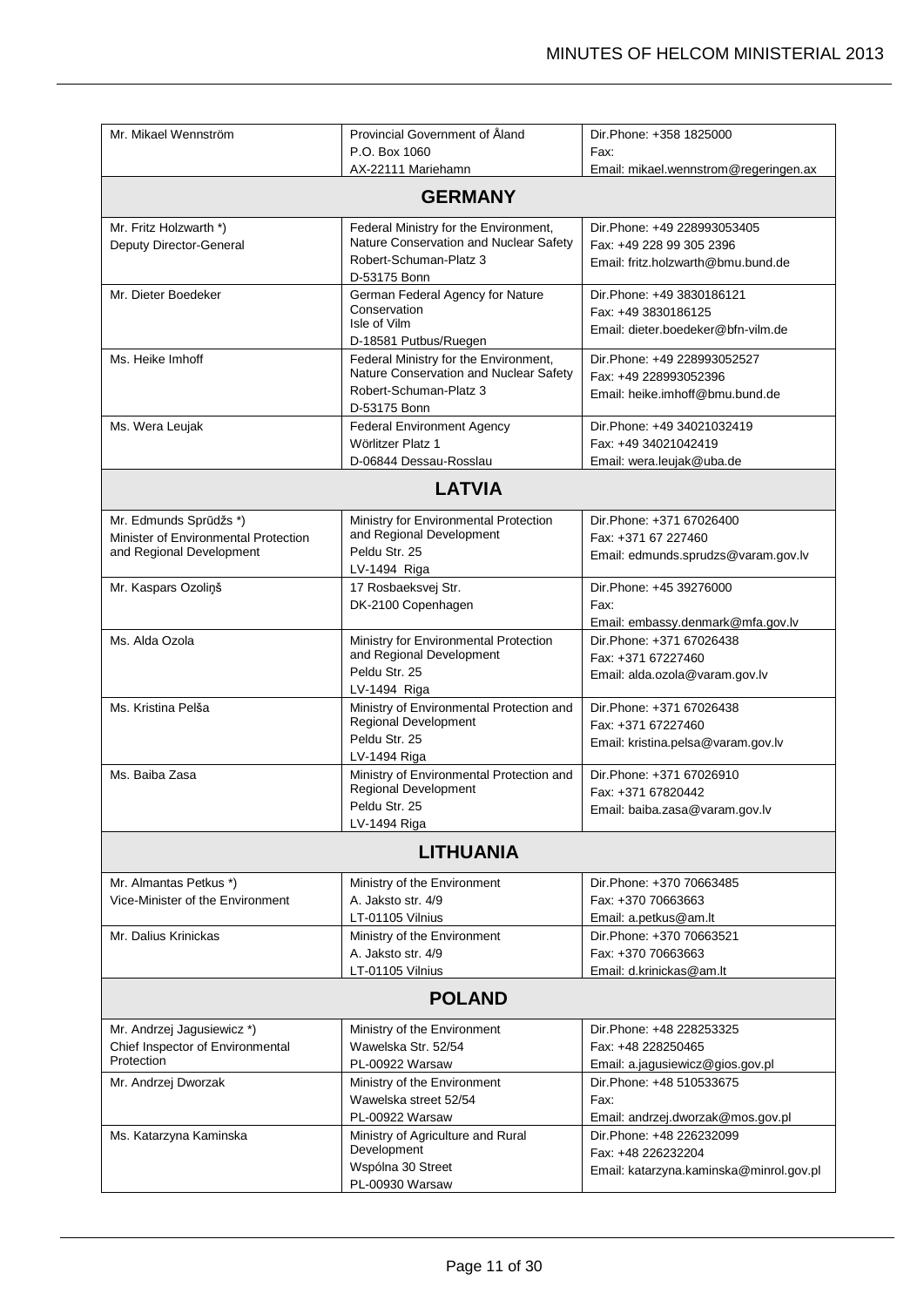| Mr. Andrzej Podscianski         | Chief Inspectorate of Environmental                        | Dir.Phone: +48 225792543                       |
|---------------------------------|------------------------------------------------------------|------------------------------------------------|
|                                 | Protection                                                 | Fax: +48 22 5792547                            |
|                                 | Wawelska 52/54<br>PL-00 922 Warsaw                         | Email: a.podscianski@gios.gov.pl               |
|                                 |                                                            |                                                |
|                                 | <b>RUSSIA</b>                                              |                                                |
| Mr. Nuritdin Inamov *)          | Ministry of Natural Resources and                          | Dir.Phone: +7 74992520300                      |
| Director                        | Environment<br>4/6, B. Gruzinskaya st., D-242, GSP-5       | Fax: +7 74992548283                            |
|                                 | <b>RU-123995 Moscow</b>                                    | Email:                                         |
| Mr. Oleg Bachinskiy             | Partnership Council of the Saint-<br>Petersburg Initiative | Dir.Phone: +7 9859912015<br>Fax: +7 4991877337 |
|                                 | Dokukina str., 12<br><b>RU-129226 Moscow</b>               | Email: ovb@spbinitiative.ru                    |
| Mr. Dmitry Bukin                | Embassy of the Russian Federation                          | Dir.Phone: +45 35425585                        |
|                                 | Kristianiagade 5                                           | Fax: +45 35420287                              |
|                                 | 2100 Copenhagen                                            | Email: embrusdenmark@gmail.com                 |
| Mr. Leonid Korovin              | Saint-Petersburg Public Organization                       | Dir.Phone: +7 8124306860                       |
|                                 | "Ecology and Business"                                     | Fax: +7 8124309305                             |
|                                 | P.O. Box 66<br>RU-197342 St. Petersburg                    | Email: korovinl@helcom.ru                      |
| Ms. Natalia Kutaeva             | State Marine Pollution Control, Salvage                    | Dir.Phone: +7 4956261806                       |
|                                 | and Rescue Administration of the                           | Fax: +7 4956261809                             |
|                                 | Russian Federation (SMPCSA)<br>UI. Petrovka 3/6            | Email: kutaevang@smpcsa.ru                     |
|                                 | RU-125993 Moscow                                           |                                                |
| Ms. Natalia Tretiakova          | Ministry of Natural Resources and the                      | Dir.Phone: +7 4992547947                       |
|                                 | Environment of the Russian Federation                      | Fax: +7 4992548283                             |
|                                 | 4/6, Bol. Gruzinskaya Str.                                 | Email: nataliat@mnr.gov.ru                     |
|                                 | RU-123995 Moscow, D-242, GSP-5                             |                                                |
|                                 | <b>SWEDEN</b>                                              |                                                |
|                                 |                                                            |                                                |
| Ms. Lena Ek*)                   | Ministry of the Environment                                | Dir. Phone: +46 84051000                       |
| Minister of the Environment     | Tegelbacken 2                                              | Fax:<br>Fmail:                                 |
| Mr. Anders Alm                  | SE-103 33 Stockholm<br>Ministry of Environment             | Dir.Phone: +46 727008726                       |
|                                 | Tegelbacken 2                                              | Fax:                                           |
|                                 | SE - 103 33 Stockholm                                      | Email: anders.alm@regeringskansliet.se         |
| Mr. Håkan Alfredsson            | Ministry for Rural Affairs                                 | Dir.Phone: +46 84053827                        |
|                                 | SE-103 33 Stockholm                                        | Fax: +46 8206496                               |
|                                 |                                                            | Email: hakan.alfredsson@gov.se                 |
| Mr. Stefan Berggren             | Ministry of the Environment                                | Dir.Phone: +46 722032741                       |
|                                 | Tegelbacken 2                                              | Fax:                                           |
|                                 | SE-103 33 Stockholm                                        | Email: stefan.berggren@gov.se                  |
| Mr. Erik Bratthall              | Ministry of the Environment                                | Dir. Phone: +46 84051000                       |
|                                 | Tegelbacken 2                                              | Fax:                                           |
|                                 | SE-103 33 Stockholm                                        | Email: erik.bratthall@regeringskansliet.se     |
| Mr. Mikael Ekman                | Ministry of the Environment                                | Dir.Phone:                                     |
|                                 | Tegelbacken 2                                              | Fax:                                           |
|                                 | SE-103 33 Stockholm                                        | Email:                                         |
|                                 |                                                            | mikael.ekman@environment.ministry.se           |
| Ms. Ylva Engwall                | Swedish Agency for Marine and Water<br>Management          | Dir.Phone: +46 106986291<br>Fax:               |
|                                 | Box 11 930                                                 | Email: ylva.engwall@havochvatten.se            |
|                                 | SE-404 39 Gothenburg                                       |                                                |
| Ms. Jorid Hammersland           | Ministry of the Environment                                | Dir.Phone: +46 72 516 9929                     |
|                                 | Tegelbacken 2                                              | Fax:                                           |
|                                 | SE-103 33 Stockholm                                        | Email:                                         |
|                                 |                                                            | jorid.hammersland@regeringskansliet.se         |
| Ms. Lisa Emelia Svensson        | Ministry of the Environment                                | Dir.Phone:                                     |
| Ambassador for Oceans, Seas and | International secretariat                                  | Fax:                                           |
| <b>Fresh Water</b>              | SE-103 33 Stockholm                                        | Email: inger.yalcin@regeringskansliet.se       |
|                                 |                                                            |                                                |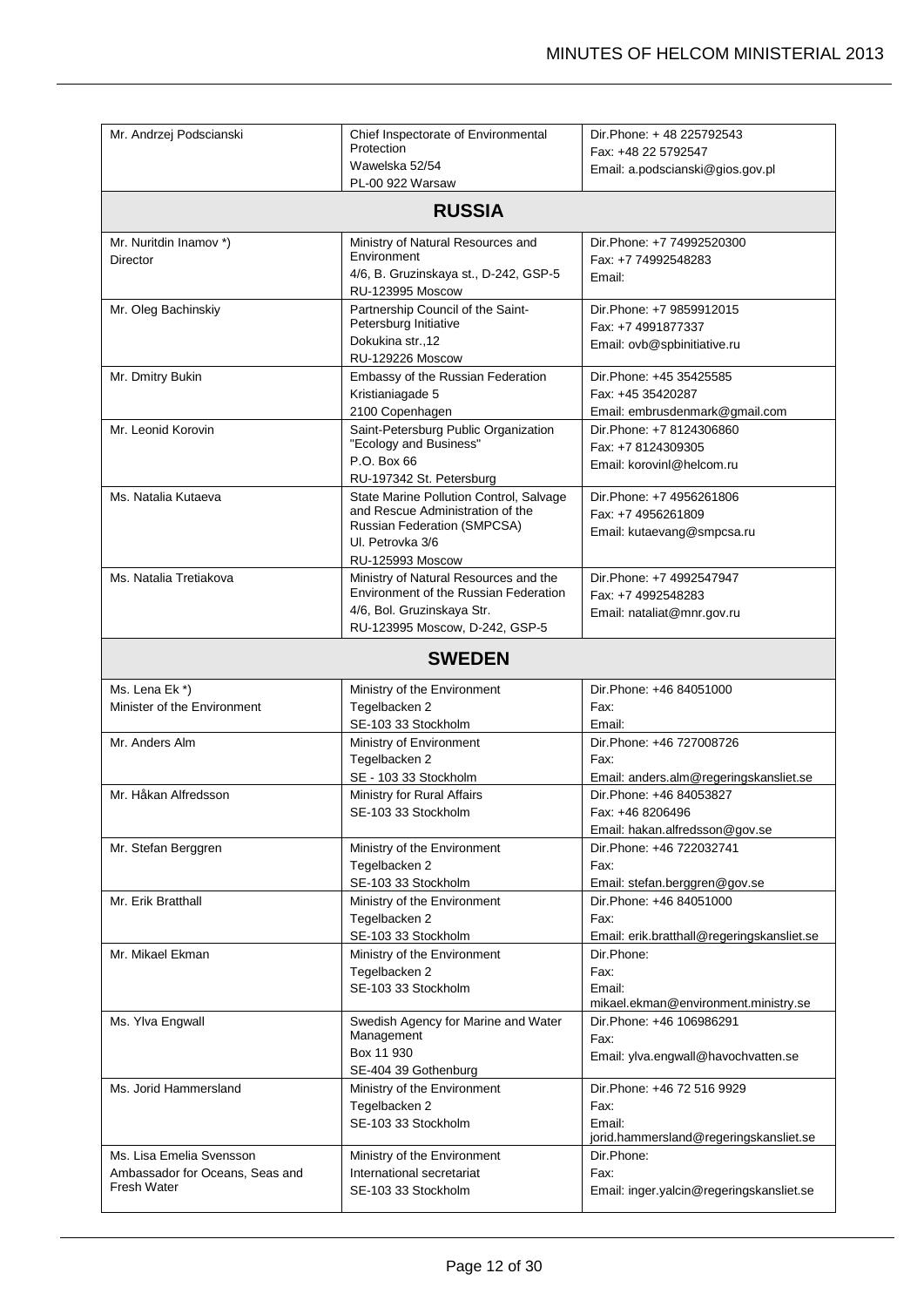| <b>OBSERVERS</b>                                   |                                                                                                                                  |                                                                                           |  |
|----------------------------------------------------|----------------------------------------------------------------------------------------------------------------------------------|-------------------------------------------------------------------------------------------|--|
| <b>Intergovernmental organizations</b>             |                                                                                                                                  |                                                                                           |  |
| <b>BALTIC SEA PARLIAMENTARY CONFERENCE (BSPC)</b>  |                                                                                                                                  |                                                                                           |  |
| Mr. Bodo Bahr                                      | <b>Baltic Sea Parliamentary Conference</b><br>(BSPC)<br>c/o Landtag Mecklenburg-Vorpommern<br>Lennéstrasse 1<br>D-19053 Schwerin | Dir. Phone: +49 3855251538<br>Fax: +49 3855251535<br>Email: bodo.bahr@landtag-mv.de       |  |
| Ms. Sylvia Bretschneider                           | <b>Baltic Sea Parliamentary Conference</b><br>(BSPC)<br>Landtag Mecklenburg-Vorpommern<br>Lennéstrasse 1<br>D-19053 Schwerin     | Dir. Phone: +49 3855251538<br>Fax: +49 3855251535<br>Email: europaausschuss@landtag-mv.de |  |
| Ms. Christina Gestrin                              | <b>Baltic Sea Parliamentary Conference</b><br>(BSPC)<br>Parliament of Finland<br>FI-00102 Government                             | Dir. Phone: +358 94321<br>Fax: +358 94323259<br>Email: christina.gestrin@eduskunta.fi     |  |
| Ms. Wibke Reincke                                  | <b>Baltic Sea Parliamentary Conference</b><br>(BSPC)<br>Landtag Mecklenburg-Vorpommern<br>Schloss.<br>D-19053 Schwerin           | Dir.Phone:<br>Fax: +49 3855251535<br>Email: Wibke.Reincke@landtag-mv.de                   |  |
| Mr. Jan Widberg                                    | <b>Baltic Sea Parliamentary Conference</b><br>(BSPC)<br>Nordic Council<br>Ved Stranden 18<br>DK-1061 Copenhagen                  | Dir.Phone: +45 24699446<br>Fax: +45 33111870<br>Email: jw@norden.org                      |  |
|                                                    | <b>COUNCIL OF THE BALTIC SEA STATES (CBSS)</b>                                                                                   |                                                                                           |  |
| Mr. Eduardas Borisovas                             | Council of the Baltic Sea States (CBSS)<br>Permanent International Secretariat<br>P.O. Box 2010<br>SE-103 11 Stockholm           | Dir.Phone: +46 706751925<br>Fax: +46 84401944<br>Email: eduardas.borisovas@cbss.org       |  |
| Ms. Satu Mattila                                   | Council of the Baltic Sea States (CBSS)<br>Presidency<br>Ministry for Foreign Affairs,<br>P.O.Box 176<br>FI-00023 Government     | Dir.Phone: +358 403517391<br>Fax:<br>Email: satu.mattila@formin.fi                        |  |
|                                                    | INTERNATIONAL COUNCIL FOR THE EXPLORATION OF THE SEA (ICES)                                                                      |                                                                                           |  |
| Ms. Anne Christine Brusendorff                     | International Council for the Exploration<br>of the Sea (ICES)<br>H.C. Andersens Boulevard 44-46<br>DK-1553 Copenhagen V         | Dir. Phone: +45 31356701<br>Fax: +45 33934215<br>Email: anne.christine@ices.dk            |  |
| Ms. Anne Cooper                                    | International Council for the Exploration<br>of the Sea (ICES)<br>H.C. Andersens Boulevard 44-46<br>DK-1553 Copenhagen V         | Dir.Phone: +45 33386700<br>Fax:<br>Email: anne.cooper@ices.dk                             |  |
| <b>OSPAR COMMISSION</b>                            |                                                                                                                                  |                                                                                           |  |
| Ms. Laura Piriz                                    | <b>OSPAR COMMISSION</b><br>Swedish Agency for Marine and Water<br>Management<br>Gullbergstrandgatan 15<br>SE-40439 Gothenburg    | Dir.Phone: +46702744430<br>Fax:<br>Email: laura.piriz@havochvatten.se                     |  |
|                                                    | International non-governmental organizations                                                                                     |                                                                                           |  |
| <b>BALTIC FARMERS' FORUM ON ENVIRONMENT (BFFE)</b> |                                                                                                                                  |                                                                                           |  |
| Ms Lise Johnsen                                    | <b>Baltic Farmers Forum on Environment</b><br>(BFFE)<br>Landbrug & Fødevarer<br>Axelborg, Axeltorv 3<br>DK-1609 København V      | Dir. Phone: +45 33394063<br>Fax:<br>Email: ljo@lf.dk                                      |  |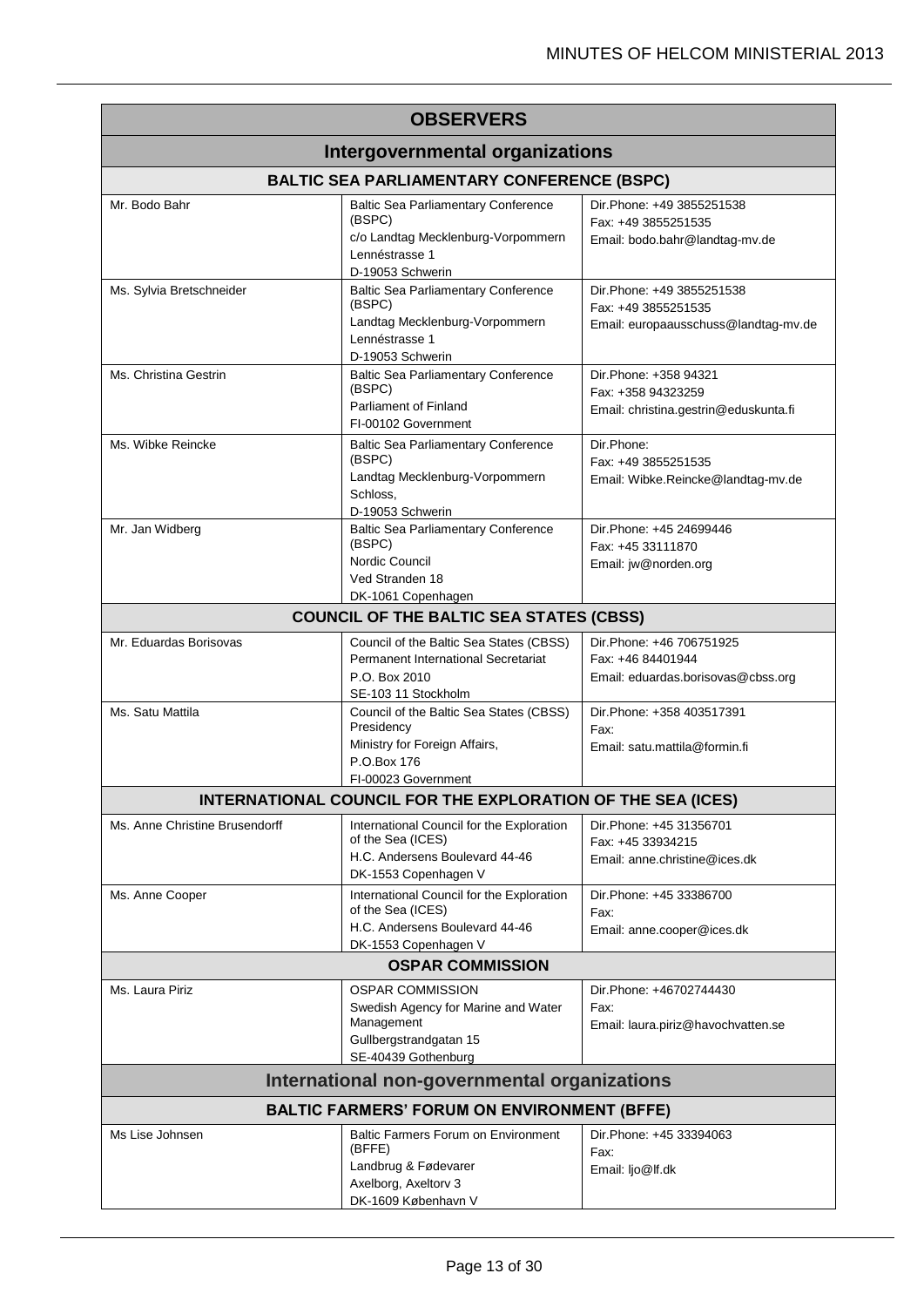| Ms. Liisa Pietola                                                                                   | Baltic Farmers Forum on Environment                                | Dir. Phone: +358 204132434                             |
|-----------------------------------------------------------------------------------------------------|--------------------------------------------------------------------|--------------------------------------------------------|
|                                                                                                     | (BFFE)                                                             | Fax: +358 204132403                                    |
|                                                                                                     | Central Union of Agricultural Producers<br>and Forest Owners (MTK) | Email: liisa.pietola@mtk.fi                            |
|                                                                                                     | P.O. Box 510                                                       |                                                        |
|                                                                                                     | FI-00101 Helsinki                                                  |                                                        |
|                                                                                                     | <b>BALTIC SEA FORUM (BSF)</b>                                      |                                                        |
|                                                                                                     |                                                                    |                                                        |
| Mr. Peter Ehlers                                                                                    | <b>Baltic Sea Forum</b><br>Grosse Bahnstrasse 31                   | Dir. Phone: +49 4072978431<br>Fax:                     |
|                                                                                                     | 22525 Hamburg                                                      | Email: peter.ehlers@gmx.de                             |
| Mr. Christian Riisager-Pedersen                                                                     | <b>HELCOM Youth Forum</b>                                          | Dir.Phone: +45 20119987                                |
|                                                                                                     | Løvetandsvej 26 3.th                                               | Fax:                                                   |
|                                                                                                     | 2600 Brønshøj                                                      | Email: riisager-pedersen@hotmail.com                   |
| Ms. Tatiana Stankevich                                                                              | <b>HELCOM Youth Forum</b>                                          | Dir.Phone: +7 89527909369                              |
|                                                                                                     | st. Kaluzhskaya 10 - 9                                             | Fax:                                                   |
|                                                                                                     | Kaliningrad                                                        | Email: nadezdastan39@mail.ru                           |
|                                                                                                     | <b>BIMCO</b>                                                       |                                                        |
| Mr. Peter Lundahl Rasmussen                                                                         | <b>BIMCO</b>                                                       | Dir. Phone: +45 44366873                               |
|                                                                                                     | Bagsvaerdvej 161                                                   | Fax: +45 44366868                                      |
|                                                                                                     | DK-2880 Bagsvaerd                                                  | Email: plr@bimco.org                                   |
|                                                                                                     | <b>COALITION CLEAN BALTIC (CCB)</b>                                |                                                        |
| Ms. Annelie Brand                                                                                   | Coalition Clean Baltic (CCB)                                       | Dir.Phone: +46 8250790                                 |
|                                                                                                     | The Fisheries Secretariat                                          | Fax:                                                   |
|                                                                                                     | Prästgatan 9                                                       | Email: annelie.brand@fishsec.org                       |
|                                                                                                     | SE-111 29 Stockholm                                                |                                                        |
| Ms. Ellen Bruno                                                                                     | Coalition Clean Baltic (CCB)                                       | Dir.Phone: +46 767869512                               |
|                                                                                                     | Swedish Society for Nature                                         | Fax:                                                   |
|                                                                                                     | Conservation (SSNC)                                                | Email:                                                 |
|                                                                                                     | Asogatan 115, 2 tr                                                 | ellen.bruno@naturskyddsforeningen.se                   |
|                                                                                                     | SE-116 91 Stockholm                                                |                                                        |
| Mr. Jean-Baptiste Gérard                                                                            | Coalition Clean Baltic (CCB)                                       | Dir.Phone: +46 73 7445639                              |
|                                                                                                     | Östra Ågatan 53                                                    | Fax:                                                   |
|                                                                                                     | SE-753 22 Uppsala                                                  | Email: jb.gerard@ccb.se                                |
| Mr. Gunnar Norén                                                                                    | Coalition Clean Baltic (CCB)                                       | Dir. Phone: +46 70 5605352                             |
|                                                                                                     | Östra Ågatan 53, 5tr<br>SE-753 22 Uppsala                          | Fax:                                                   |
| Ms. Thyge Nygaard                                                                                   | Coalition Clean Baltic (CCB)                                       | Email: gunnar.noren@ccb.se<br>Dir. Phone: +45 31193255 |
|                                                                                                     | Danish Society For Nature Conservation                             | Fax:                                                   |
|                                                                                                     | Masnedøgade 20                                                     | Email: tny@dn.dk                                       |
|                                                                                                     | DK-2100 København Ø                                                |                                                        |
| Ms. Barbara Jackson                                                                                 | Race for the Baltic                                                | Dir.Phone: +46 738503358                               |
|                                                                                                     | 50 New Bond St.                                                    | Fax:                                                   |
|                                                                                                     | UK-London W1S 1BJ                                                  | Email: barbara@raceforthebaltic.com                    |
| Ms. Allison Robertshaw                                                                              | Race for the Baltic                                                | Dir.Phone: +44 7799341993                              |
|                                                                                                     | 50 New Bond St.                                                    | Fax:                                                   |
|                                                                                                     | UK-London W1S 1BJ                                                  | Email: ar@zennstrom.org                                |
| Mr. Niklas Zennström                                                                                | Race for the Baltic                                                | Dir.Phone: +44 2074991093                              |
|                                                                                                     | 50 New Bond St.                                                    | Fax:                                                   |
|                                                                                                     | UK-London W1S 1BJ                                                  | Email: carly@atomico.com                               |
| <b>CONFERENCE OF PERIPHERAL MARITIME REGIONS OF EUROPE (CPMR) - BALTIC SEA</b><br><b>COMMISSION</b> |                                                                    |                                                        |
| Mr. Janne Tamminen                                                                                  | Conference of Peripheral Maritime                                  | Dir. Phone: +358 505586303                             |
|                                                                                                     | Regions of Europe (CPMR) - Baltic Sea                              | Fax: +358 947674300                                    |
|                                                                                                     | Commission                                                         | Email: janne.tamminen@uudenmaanliitto.fi               |
|                                                                                                     | Helsinki-Uusimaa Region                                            |                                                        |
|                                                                                                     | Esterinportti 2 B<br>FI-00240 Helsinki                             |                                                        |
|                                                                                                     | INTERNATIONAL DIALOGUE ON UNDERWATER MUNITIONS (IDUM)              |                                                        |
|                                                                                                     |                                                                    |                                                        |
| Mr. Terrance Long                                                                                   | International Dialogue on Underwater<br>Munitions (IDUM)           | Dir.Phone: +1 9027949059<br>Fax:                       |
|                                                                                                     | 584 Leitches Creek                                                 | Email: tplong@eastlink.ca                              |
|                                                                                                     |                                                                    |                                                        |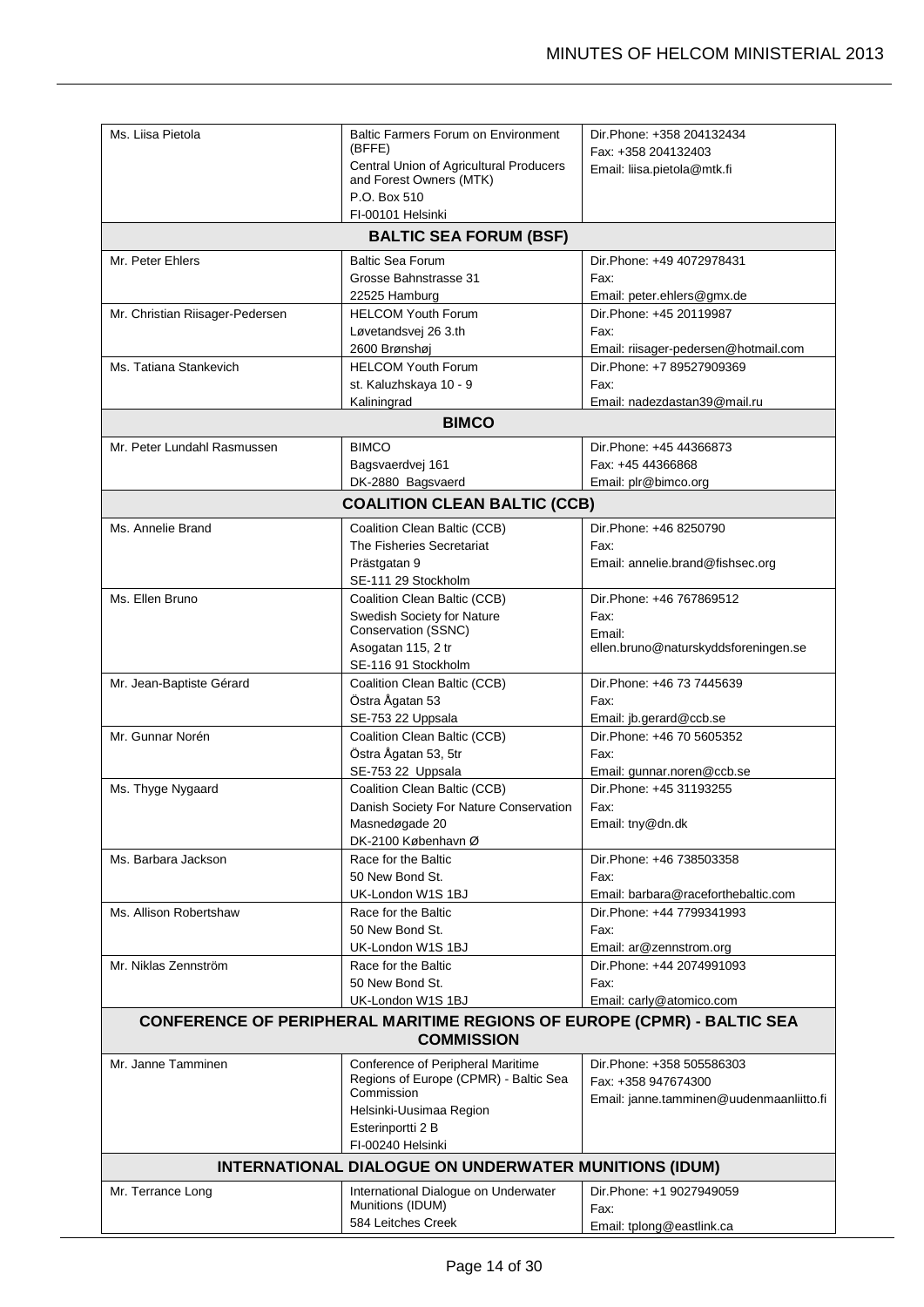|                              | Leitches Creek<br>Nova Scotia B2A 3Z7                   |                                                      |
|------------------------------|---------------------------------------------------------|------------------------------------------------------|
|                              | <b>OCEANA</b>                                           |                                                      |
| Ms. Christina Abel           |                                                         | Dir.Phone: +45 30 46 36 27                           |
|                              | Oceana<br>Nyhavn 16, 4. Tv.                             | Fax:                                                 |
|                              | DK-1051 Copenhagen K                                    | Email: cabel@oceana.org                              |
| Mr. Magnus Eckeskog          | Oceana                                                  | Dir. Phone: +46 33151160                             |
|                              | Nyhavn 16, 4. sal                                       | Fax:                                                 |
|                              | DK-1051 Copenhagen K                                    | Email: meckeskog@oceana.org                          |
| Mr. Michalis Mihalitsis      | Oceana                                                  | Dir.Phone: +45 22756301                              |
|                              | Nyhavn 16, 4. tv<br>1051 Copenhagen K                   | Fax:<br>Email: mmichalitsis@oceana.org               |
| Ms. Hanna Paulomäki          | Oceana                                                  | Dir.Phone: +358 40 9311690                           |
|                              | Nyhavn 16, 4 sal                                        | Fax:                                                 |
|                              | DK-1051 Copenhagen K                                    | Email: hpaulomaki@oceana.org                         |
| Mr. Peter Pierrou            | Oceana                                                  | Dir. Phone: +45 31 52 88 78                          |
|                              | Nyhavn 16 4 sal                                         | Fax:                                                 |
|                              | DK-1015 Copenhagen                                      | Email: ppierrou@oceana.org                           |
|                              | <b>WORLD WIDE FUND FOR NATURE (WWF)</b>                 |                                                      |
| Ms. Mette Blaesbjerg         | <b>WWF Denmark</b>                                      | Dir.Phone: +45 35247841                              |
|                              | Svanevej 12                                             | Fax:                                                 |
|                              | DK-2400 Copenhagen NV                                   | Email: m.blaesbjerg@wwf.dk                           |
| Mr. Morten Hilding Hansen    | <b>WWF Denmark</b>                                      | Dir.Phone: +45 29906135                              |
|                              | Svanevej 12<br>DK-2400 Copenhagen NV                    | Fax:                                                 |
| Ms. Pauli Merriman           | <b>WWF Baltic Ecoregion Programme</b>                   | Email: m.hilding@wwf.dk<br>Dir. Phone: +46 767886185 |
|                              | <b>Ulriksdals Slott</b>                                 | Fax: +46 8851329                                     |
|                              | S-170 81 Solna                                          | Email: pauli.merriman@wwf.se                         |
| Ms. Katja Nuorvala           | <b>WWF Finland</b>                                      | Dir. Phone: +358 405926532                           |
|                              | Lintulahdenkatu 10                                      | Fax:                                                 |
|                              | FI-00500 Helsinki                                       | Email: katja.nuorvala@wwf.fi                         |
| Ms. Ottilia Thoreson         | <b>WWF Baltic Ecoregion Programme</b>                   | Dir. Phone: +46 732745 867                           |
|                              | <b>Ulriksdals Slott</b>                                 | Fax: +46 8851329                                     |
|                              | SE-170 81 Solna                                         | Email: ottilia.thoreson@wwf.se                       |
| Mr. Sampsa Vilhunen          | <b>WWF Finland</b><br>Lintulahdenkatu 10                | Dir. Phone: +358 405503854<br>Fax: +358 977402139    |
|                              | FI-00500 Helsinki                                       | Email: sampsa.vilhunen@wwf.fi                        |
| Mr. Jan Wärnbäck             | <b>WWF Sweden</b>                                       | Dir.Phone: +46 736548876                             |
|                              | <b>Ulriksdals Slott</b>                                 | Fax:                                                 |
|                              | SE-170 81 Solna                                         | Email: jan.warnback@wwf.se                           |
|                              | <b>INVITED GUESTS</b>                                   |                                                      |
| Mr. Ole Boessing Christensen | <b>BALTEX/Baltic Earth</b>                              | Dir. Phone: +45 39157426                             |
|                              | Danish Meteorological Intitute                          | Fax: +45 39157460                                    |
|                              | Lyngbyvej 100                                           | Email: obc@dmi.dk                                    |
|                              | DK-2100 Copenhagen Ö                                    |                                                      |
| Mr. Jesper H. Andersen       | Baltic Nest Institute (BNI), Denmark                    | Dir.Phone: +45 30783176                              |
|                              | <b>Aarhus University</b><br>Fredriksborgvej 399         | Fax:<br>Email: jha@dmu.dk                            |
|                              | DK-4000 Roskilde                                        |                                                      |
| Mr. Jacob Carstensen         | Baltic Nest Institute (BNI), Denmark                    | Dir. Phone: +45 87158596                             |
|                              | Aarhus University                                       | Fax:                                                 |
|                              | Fredriksborgvej 399                                     | Email: jac@dmu.dk                                    |
|                              | DK-4000 Roskilde                                        |                                                      |
| Mr. Bo Gustafsson            | Baltic Nest Institute (BNI), Sweden                     | Dir.Phone: +46 737078603                             |
|                              | Stockholm University<br>SE-106 91 Stockholm             | Fax:                                                 |
|                              |                                                         | Email: bo.gustafsson@su.se                           |
| Mr. Mathias Bergman          | <b>Baltic Sea Action Group (BSAG)</b><br>Yrjönkatu 23 A | Dir. Phone: +358 503807155<br>Fax:                   |
|                              | FI-00100 Helsinki                                       | Email: mathias.bergman@bsag.fi                       |
| Mr. Jaakko Henttonen         | <b>European Bank for Reconstruction</b>                 | Dir. Phone: +7 812 7035525                           |
|                              | and Development (EBRD)                                  | Fax:                                                 |
|                              | 25 Nevsky Prospekt                                      | Email: henttonj@ebrd.com                             |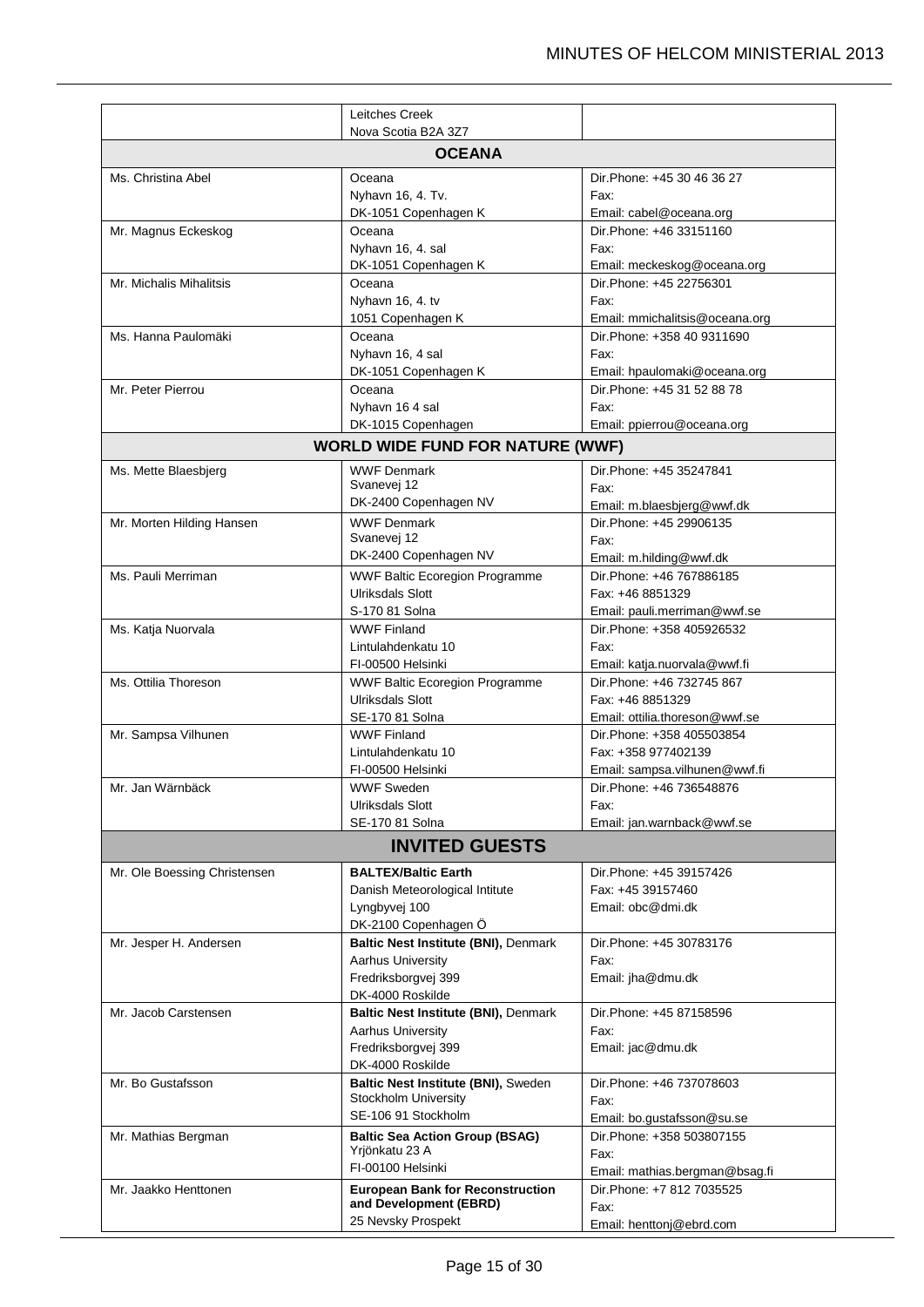|                                                     | RU-191186 St. Petersburg                      |                                                  |
|-----------------------------------------------------|-----------------------------------------------|--------------------------------------------------|
| Ms. Anja Nystén                                     | <b>Nordic Environment Finance</b>             | Dir. Phone: +358 10618003                        |
|                                                     | <b>Corporation (NEFCO)</b><br>P.O.Box 249     | Fax: +358 9630976                                |
|                                                     | FI-00171 Helsinki                             | Email: anja.nysten@nefco.fi                      |
| Mr. Magnus Rystedt                                  | <b>Nordic Environment Finance</b>             | Dir. Phone: +358 10618003                        |
|                                                     | <b>Corporation (NEFCO)</b>                    | Fax: +358 9630976                                |
|                                                     | P.O.Box 249                                   | Email: magnus.rystedt@nefco.fi                   |
|                                                     | FI-00171 Helsinki                             |                                                  |
| Mr. Harro Pitkänen                                  | <b>Nordic Investment Bank (NIB)</b>           | Dir. Phone: +358 10618001                        |
|                                                     | P.O. Box 249                                  | Fax: +358 106180725                              |
|                                                     | FI-00171 Helsinki                             | Email: harro.pitkanen@nib.int                    |
| Mr. Benjamin Hell                                   | <b>Swedish Maritime Administration</b>        | Dir.Phone:                                       |
|                                                     | <b>Hydrographic Office</b>                    | Fax:                                             |
|                                                     | SE-601 78 Norrkoping                          | Email: benjamin.hell@sjofartsverket.se           |
| Ms. Ulla Koski                                      | <b>VASAB</b>                                  | Dir.Phone: +358 503006358                        |
|                                                     | Ministry of the Environment of Finland        | Fax: +358 916039317                              |
|                                                     | P.O. Box 35                                   | Email: ulla.koski@ymparisto.fi                   |
|                                                     | FI-00023 Government                           |                                                  |
| Mr. Talis Linkaits                                  | <b>VASAB</b>                                  | Dir.Phone: +371 67350630                         |
|                                                     | Elizabetes street 19                          | Fax: +371 67350626                               |
|                                                     | LV-1010 Riga                                  | Email: talis.linkaits@vasab.org                  |
| Ms. Ulla Li Zweifel                                 | Swedish Institute for the Marine              | Dir.Phone: +46 31786 6645                        |
|                                                     | Environment<br><b>Box 260</b>                 | Fax:                                             |
|                                                     | SE-405 30 Gothenburg                          | Email: Ullali.zweifel@havsmiljoinstitutet.se     |
|                                                     | <b>HELCOM SECRETARIAT</b>                     |                                                  |
|                                                     |                                               |                                                  |
| Ms. Monika Stankiewicz                              | Helsinki Commission                           | Dir. Phone: +358 408402471                       |
| <b>Executive Secretary</b>                          | Katajanokanlaituri 6 B                        | Fax: +358 207412645                              |
|                                                     | FI-00160 Helsinki                             | Email: monika.stankiewicz@helcom.fi              |
| Mr. Hermanni Backer                                 | Helsinki Commission                           | Dir.Phone: +358 468509199                        |
| <b>Professional Secretary</b>                       | Katajanokanlaituri 6 B                        | Fax: +358 207412645                              |
|                                                     | FI-00160 Helsinki                             | Email: hermanni.backer@helcom.fi                 |
| Mr. Mikhail Durkin                                  | Helsinki Commission                           | Dir.Phone: +358 468509195                        |
| <b>Professional Secretary</b>                       | Katajanokanlaituri 6 B                        | Fax: +358 207412645                              |
|                                                     | FI-00160 Helsinki                             | Email: mikhail.durkin@helcom.fi                  |
| Ms. Maria Laamanen<br><b>Professional Secretary</b> | Helsinki Commission<br>Katajanokanlaituri 6 B | Dir.Phone: +358 468509198<br>Fax: +358 207412645 |
|                                                     | FI-00160 Helsinki                             | Email: maria.laamanen@helcom.fi                  |
| Ms. Johanna Laurila                                 | Helsinki Commission                           | Dir. Phone: +358 40 523 8988                     |
| <b>Information Secretary</b>                        | Katajanokanlaituri 6 B                        | Fax: +358 207412645                              |
|                                                     | FI-00160 Helsinki                             | Email: johanna.laurila@helcom.fi                 |
| Ms. Satu Raisamo                                    | Helsinki Commission                           | Dir.Phone: +358 468509201                        |
| Administrative Officer                              | Katajanokanlaituri 6 B                        | Fax: +358 207412645                              |
|                                                     | FI-00160 Helsinki                             | Email: satu.raisamo@helcom.fi                    |
| Ms. Petra Kääriä                                    | Helsinki Commission                           | Dir. Phone: +358 468509204                       |
| Assisting Professional Secretary                    | Katajanokanlaituri 6 B                        | Fax: +358 207412645                              |
|                                                     | FI-00160 Helsinki                             | Email: petra.kaaria@helcom.fi                    |
| Ms. Laura Meski                                     | Helsinki Commission                           | Dir.Phone: +358 401622053                        |
| Assisting Professional Secretary                    | Katajanokanlaituri 6 B                        | Fax: +358 207412645                              |
|                                                     | FI-00160 Helsinki                             | Email: laura.meski@helcom.fi                     |
| Ms. Minna Pyhälä                                    | Helsinki Commission                           | Dir.Phone: +358 468509205                        |
| Assisting Professional Secretary                    | Katajanokanlaituri 6 B                        | Fax: +358 207412645                              |
|                                                     | FI-00160 Helsinki                             | Email: minna.pyhala@helcom.fi                    |
| Ms. Teija-Liisa Lehtinen                            | Helsinki Commission                           | Dir.Phone: +358 468509203                        |
| <b>Professional Assistant</b>                       | Katajanokanlaituri 6 B                        | Fax: +358 207412645                              |
|                                                     | FI-00160 Helsinki                             | Email: teija-liisa.lehtinen@helcom.fi            |
| Mr. Joni Kaitaranta                                 | Helsinki Commission                           | Dir.Phone: +358 468509206                        |
| Data Administrator                                  | Katajanokanlaituri 6 B                        | Fax: +358 207412645                              |
|                                                     | FI-00160 Helsinki                             | Email: joni.kaitaranta@helcom.fi                 |
| Ms. Saija Vuola                                     | Helsinki Commission                           | Dir.Phone: +358 406684657                        |
| Project Manager (EU-BASE)                           | Katajanokanlaituri 6 B                        | Fax: +358 207412645                              |
|                                                     | FI-00160 Helsinki                             | Email: saija.vuola@helcom.fi                     |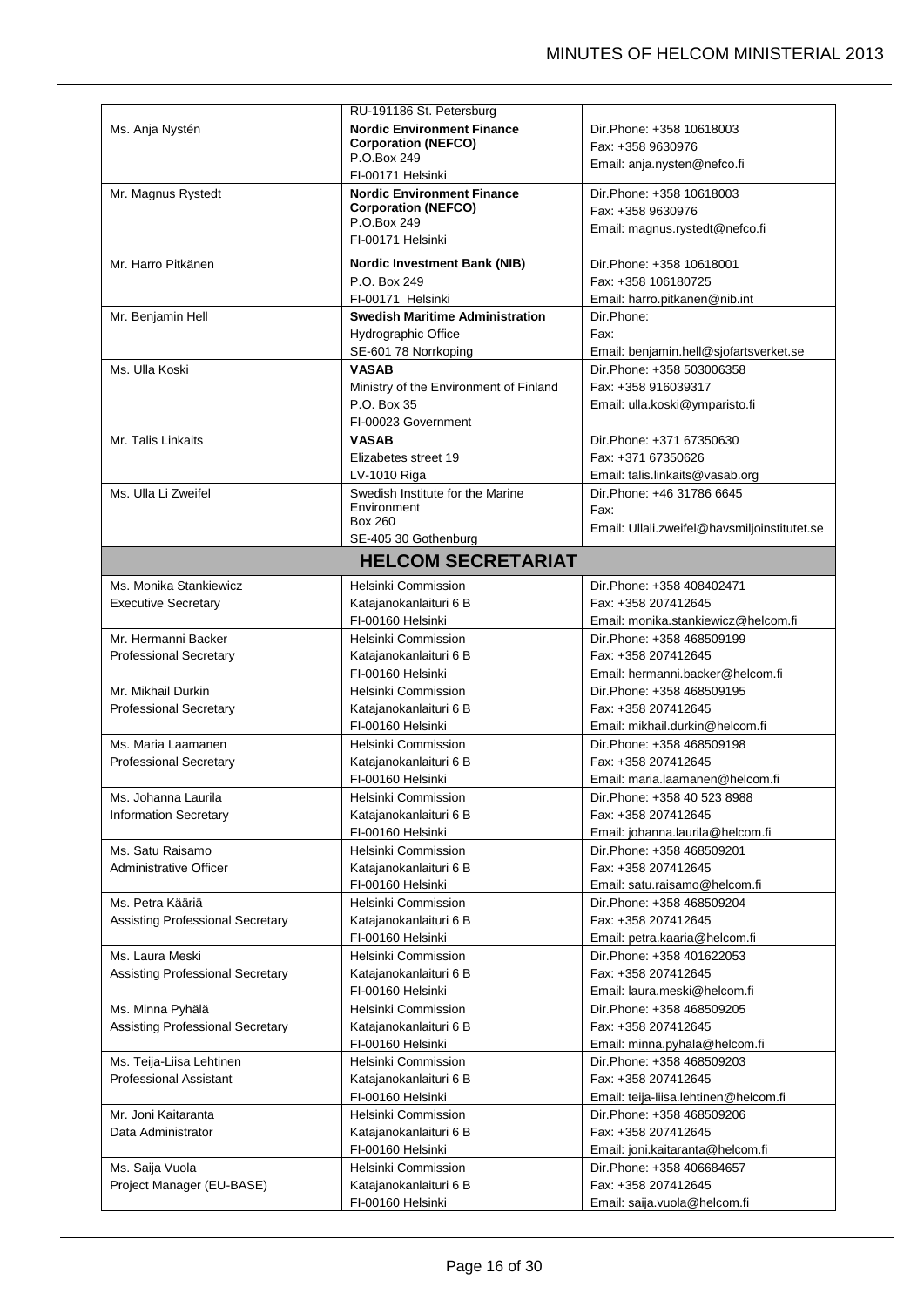### **WELCOMING ADDRESS BY MS. IDA AUKEN, DANISH MINISTER OF THE ENVIRONMENT**

Dear Ministers and delegates. Dear observers of HELCOM and HELCOM's Secretariat. Welcome to Copenhagen and welcome to the HELCOM Ministerial meeting 2013. I am pleased to see you all.

I know that many of the delegates have had the opportunity to visit the Danish National Aquarium "The Blue Planet" yesterday evening. Unfortunately, I was not able to join you, but I am sure you all had a nice evening. I hope you enjoyed the opportunity to study examples of the incredible diversity and beauty of the seas.

And that is exactly why we are gathered here today. We have an important issue to address: How to improve the environmental status of the Baltic Sea.

What is only too well known to us is that the Baltic Sea is a victim to toxic chemicals, polluting nutrients, negative side effects of modern fisheries and various other changes to its fragile ecosystem.

This unfortunate cocktail poses a direct threat not only to the Baltic Sea, but of course also to all the people and communities, who depend on the Baltic Sea.

My message today is therefore crystal clear: We do not need additional piles of reports documenting the present status of the Baltic Sea in order to make the right decisions. Failure to do so, is simply irresponsible to ourselves and future generations in particular.

Luckily, HELCOM is an ambitious organization and I know that we all work dedicated towards reaching our common goal of reaching good environmental status in the Baltic Sea.

HELCOM is an important platform to enhance and expand cooperation between Baltic Sea states on the one hand and private or public stakeholders on the other hand. Stakeholders, who share our goal of improving the environmental status of the Baltic Sea.

HELCOM cooperate closely with other organizations such as VASAB and OSPAR in order to make the most of our efforts. We engage in various projects with scientists around the Baltic Sea in order to gain more knowledge. Our partners count on HELCOM to deliver results. And so does the public.

Implementing HELCOM's prize-awarding 2007 Baltic Sea Action Plan is a continuing challenge to all of us. By now much progress has already been made as a few examples will show.

HELCOM States have already been able to reduce the overall inputs of nutrients to the Baltic Sea by nearly 20% compared to input levels in the mid-nineties.

For biodiversity the good news is that the number of protected areas has been nearly doubled to 160 areas over a ten year period so that the goals of appointing 10% protected areas of the Biodiversity Convention has been fulfilled,

For the maritime area I have noted that all HELCOM countries now have ratified the Antifouling Convention and ratified the MARPOL Annex VI that will enter into force by 2015 just to do a little cherry-picking among the good results our cooperation has provided so far.

It has been and still is the ambition of Denmark as chair of HELCOM that HELCOM continues to be a dynamic, effective and credible partner.

Therefore, it is our ambition to seek an efficient implementation of the Baltic Sea Action Plan adopted in 2007. And to the extent necessary consider additional measures in order to reach the target of good environmental status of the Baltic Sea Action Plan.

A key issue is the need to adopt the revised nutrient reduction targets, which we will return to later today.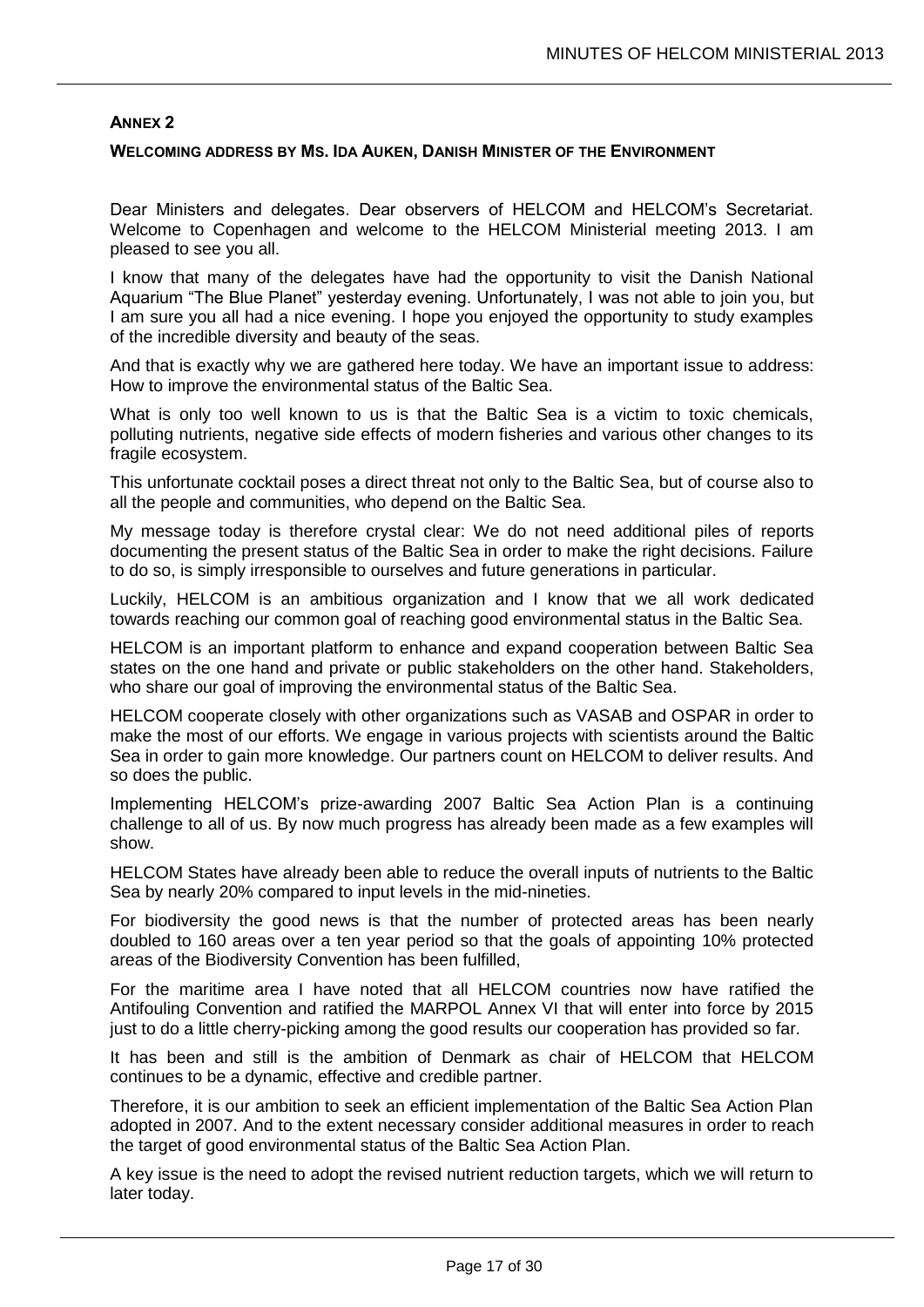Furthermore, it is our ambition to promote new initiatives in areas, where action is most needed.

Therefore, I hope we will be able to agree on taking action to curb the impact, which agricultural activity is having on the Baltic Sea.

We should agree to aim at improved farm nutrient management, including calculation of nutrient surplus in fertilization practices, nutrient accounting at the farm level by 2018.

In Denmark we already do this and we have had good results - our marine areas are becoming cleaner and at the same time farmers get more efficient. A win-win situation. If all the Baltic States will decide to follow this path – it will be a very important step in the right direction.

We have also addressed some new and emerging issues. It has been a priority for the Danish Chairmanship of HELCOM to work for achieving improved knowledge in areas, where there are gaps in our present knowledge. This goes for areas like marine litter and invasive species.

For example with regard to marine litter we have decided to develop a regional action plan by 2015 for the Baltic Sea region with the aim of achieving significant quantitative reductions of marine litter by 2025.

This is an ambitious goal and I am proud that all Baltic Sea States have committed to this today.

Another emerging issue which we need to pay more attention is the issue of invasive species. Unfortunately, not all Baltic Sea States have yet ratified the Ballast Water Management Convention, but let me encourage all States to do so as soon as possible – we need this Convention to enter into force. It will effectively improve our ability to combat marine invasive species!

It is important that we cooperate in the Baltic Sea Region in order to have this important Convention implemented in the best possible way. This will be to the benefit of both marine environment, ship owners and producers of ballast water cleaning equipment. Therefore, I am also happy that HELCOM is taking important steps in this direction.

Another important issue which we need to discuss today is the decision to designate the Baltic Sea as a Nox Emission Control Area - a so-called NECA.

At the Moscow HELCOM ministerial meeting in 2010, the participating states agreed to submit an application for a Baltic Sea NECA to the IMO.

I believe most of us expected that now 3 years later, the application for a NECA would already have been submitted to IMO. But to my regret, it has not yet been possible to agree on the timing for this until now.

I believe that it is essential to send a clear message to the industry quickly, and give the industry an opportunity to adjust to the new rules.

It is my sincere wish that today we will be able to agree on sending the application to the IMO. If we fail to do so the marine environment will pay the price. And so will developers of green technology and the possibility for having important blue, green growth in our region.

This is a key issue for Denmark and I believe it is a key issue for HELCOM in order to continue to be the credible, ambitious and proactive regional player it is today.

Today we need to take key decisions to improve the environment of the Baltic Sea. The decisions will form the path for our future work towards this goal.

It is my sincere hope that today's discussions and decisions will guide us in this direction.

Thank you for your attention and I wish us all a good meeting.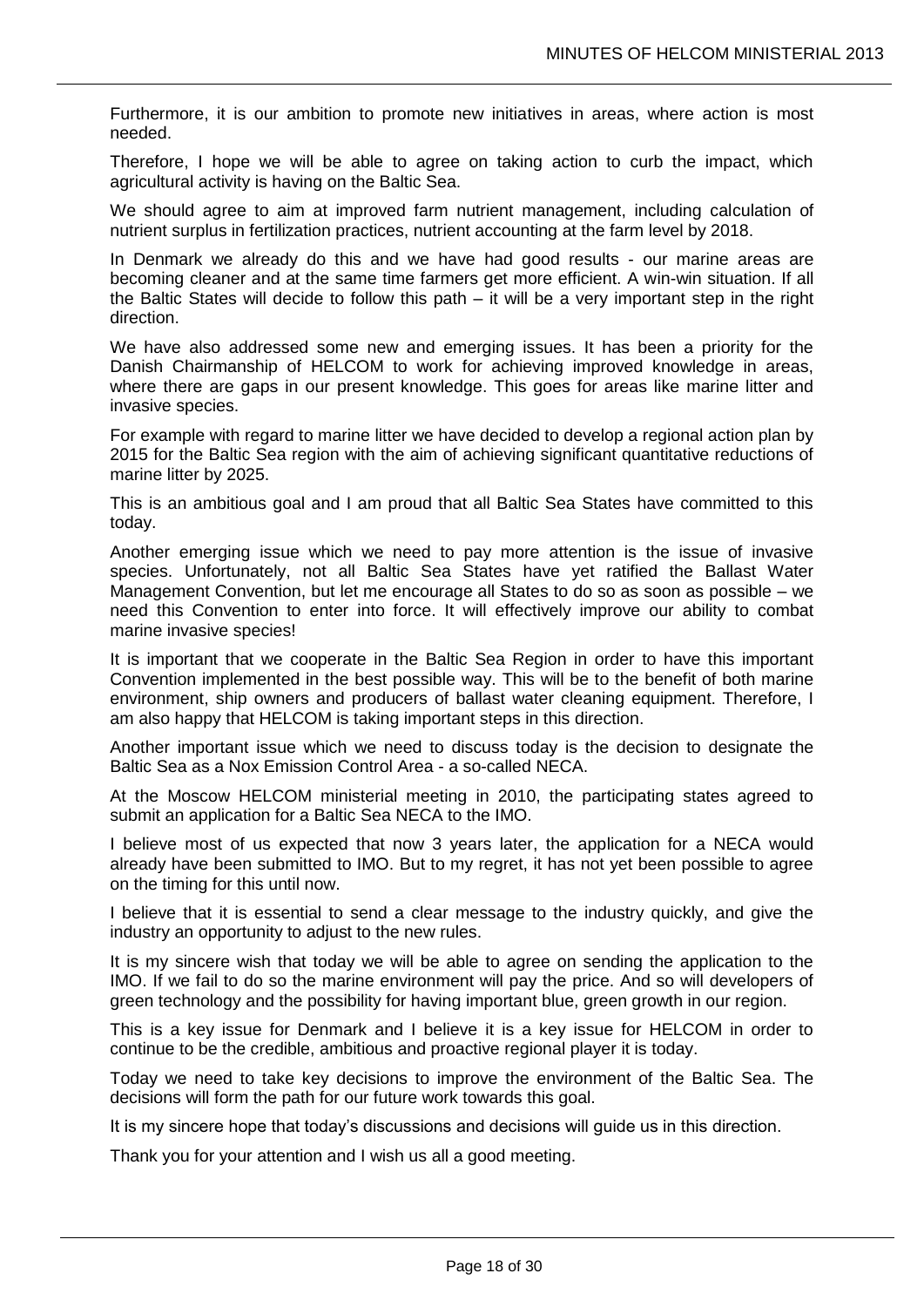# **AGENDA**

- **1** Adoption of the Agenda
- **2** Presentation of the draft Declaration/Introduction to the Ministerial debate
- **3** Statements by HELCOM Observers and International Financial Institutions
- **4** The Ministerial debate on the HELCOM Copenhagen Ministerial Declaration
- **5** Adoption of the HELCOM Copenhagen Ministerial Declaration
- **6** Closure of the Meeting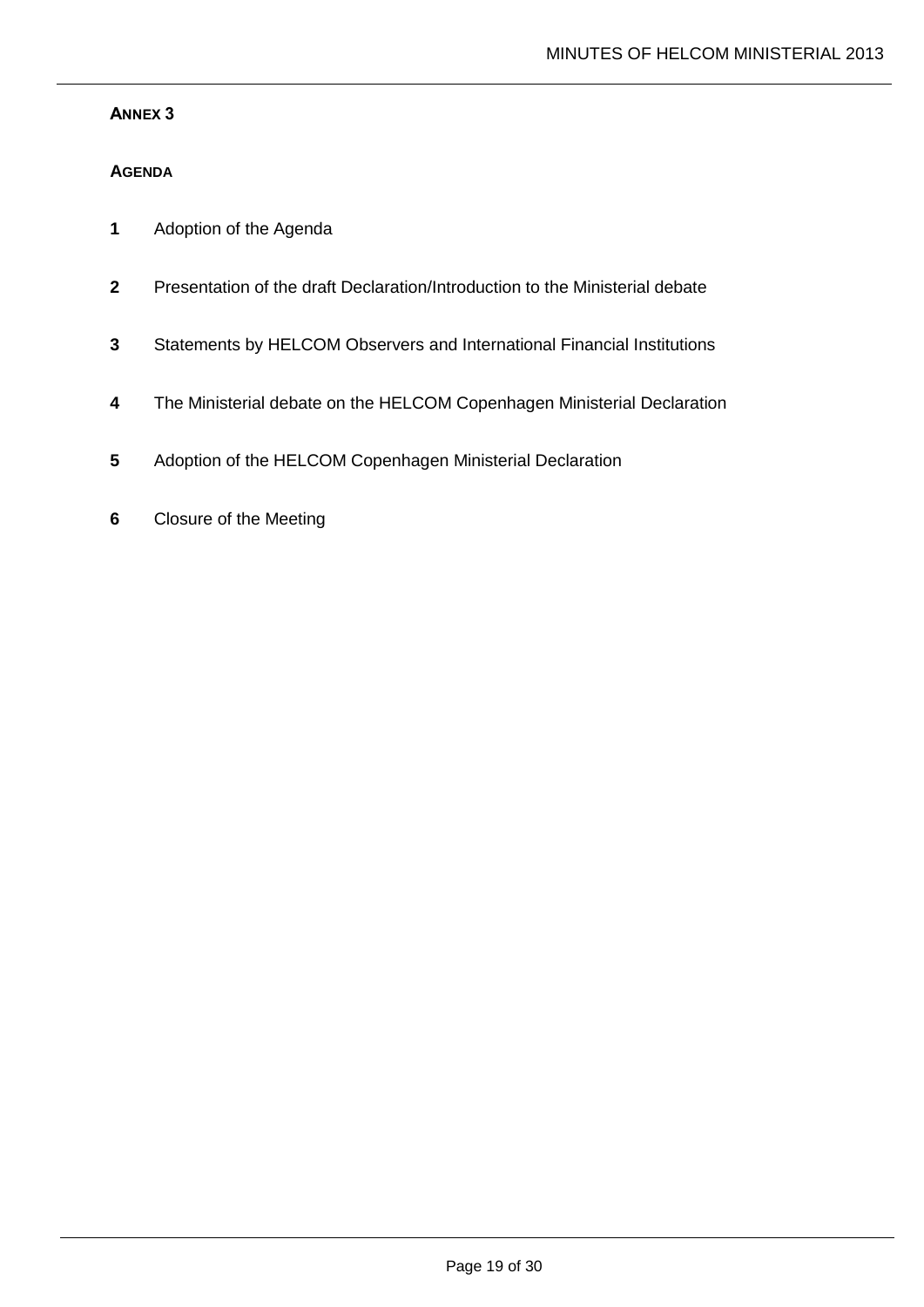# **ANNEX 4 STATEMENT BY MR. PETER EHLERS ON BEHALF OF THE BALTIC SEA FORUM**

# Madame Chair,

Thank you for giving me the floor. The Baltic Sea Forum is a NGO, networking closely within partners from industry, politics, social, cultural and other fields in all Baltic Sea states. It understands itself as an interest group for the Baltic Sea region to support integration and cooperation, not at least with regard to a sustainable, environmentally friendly development of this region.

Having been granted observer status the Baltic Sea Forum aims at contributing to the successful work of HELCOM. In addition to all the substantial matters and decisions to reduce pollution and protect the ecosystem it is necessary to raise the awareness in particular of the young generation as concerns the environmental problems, but also the opportunities of the Baltic Sea. For that reason the Baltic Sea Forum has organized several HELCOM Youth Forums in Germany with the generous support of the Federal Ministry for the Environment. The latest one took place in Rostock at the end of last year, arranged by the Baltic Sea Forum and Rostock University. 33 students from all Baltic Sea States attended this three days event. The students got the latest information about Baltic Sea issues from high ranking experts and discussed in several interdisciplinary working groups the topic "The Baltic Sea between blue growth and green limits". They summarized their visions, demands and ideas in the HELCOM Youth Forum 2012 Resolution. We are very grateful that we have got the opportunity to present the resolution at this meeting. Two students from the Russian Federation and Denmark will now hand over the resolution to you, Madame Chair. We hope very much that the resolution will be considered by the Commission and may contribute to protect the Baltic Sea ecosystem and advance the sustainable development of this sea area.

Thank you for giving me the floor.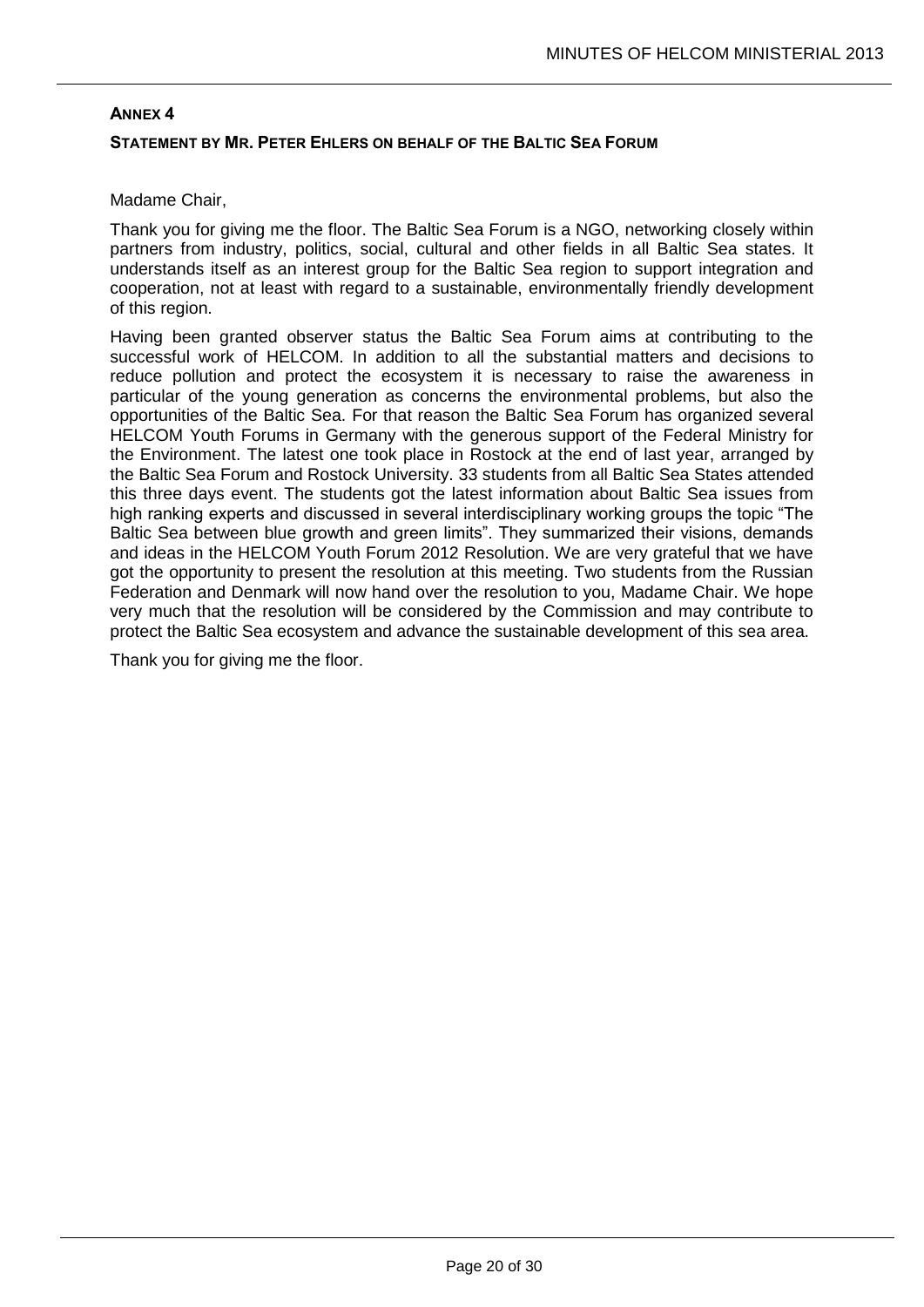# **STATEMENT BY MS. CHRISTINA GESTRIN AND MS. SYLVIA BRETSCHNEIDER ON BEHALF OF THE BALTIC SEA PARLIAMENTARY CONFERENCE (BSPC)**

BSPC has been a staunch supporter of the HELCOM BSAP since its inception in 2007. We hope and believe that we – being elected representatives of our citizens – can serve as a stakeholder that adds political weight and popular credibility to the work of saving the Baltic Sea.

HELCOM and the BSAP have been instrumental in pushing ecological progress. Waste water treatment capacity has been improved. Many hot spots have been deleted. The ban on phosphorous in detergents will contribute to a cleaner sea, just like the ban on ship sewage that will hopefully enter into full force by 2018. Large volumes of phosphorous leakage emanating from gypsum mountains have been detected.

But the work is far from over. We urge the governments to undertake firm, concrete and persistent commitments to realize the BSAP on time. Governments, financial institutions and private financial actors should provide sufficient financial resources both to project development and to concrete investments.

We are concerned about the status and future of the so-called BSAP Fund. The Fund has a proven track record and functions as an important catalyst for facilitating project development and innovation.

Saving the Baltic Sea is a matter of ecological survival and of preserving continued deliveries from its ecosystem services. It is also an opportunity to gain competitiveness in Clean Tech and Green and Blue Growth, which will bring jobs, a sounder environment and better health.

There is no time to lose. The promise that was given to our citizens in 2007 – to restore the good ecological status of the Baltic marine environment by 2021 – must be honoured.

The national and regional parliaments have and also will in the future support the BSAP goals through appropriate parliamentary resolutions. As sitting vice chair of the BSPC and observer to HELCOM for many years I recognize the close and efficient cooperation between both institutions as vital part of that process.

In the BSPCs latest resolution we underpinned the necessity to immediately take measures to reduce eutrophication and pollution of the Baltic Sea, in particular by joint efforts to improve the capacity for purification of sewage waste.

The promotion of green technology and alternative fuels in shipping, to reduce airborne emissions of pollutants and greenhouse gases from ships is an essential necessity when it comes to combatting eutrophication within the Baltic Sea.

Therefore we see the necessity to strengthen innovation in support of new cleaner technologies as well as best current available technologies, to improve marine safety and clean fuels as well as energy efficient solutions for transportation on land and sea within the Baltic Sea region.

However, without the consistent engagement of the shipping industry this will be an even more difficult task. The BSPC therefore, explicitly supports in its resolution the efforts of the Helsinki Commissions "Green Technology and Alternative Fuels Platform for Shipping".

I would like to conclude by conveying our sincere appreciation for this opportunity to elaborate on the main concerns of the BSPC. Many thanks for your attention.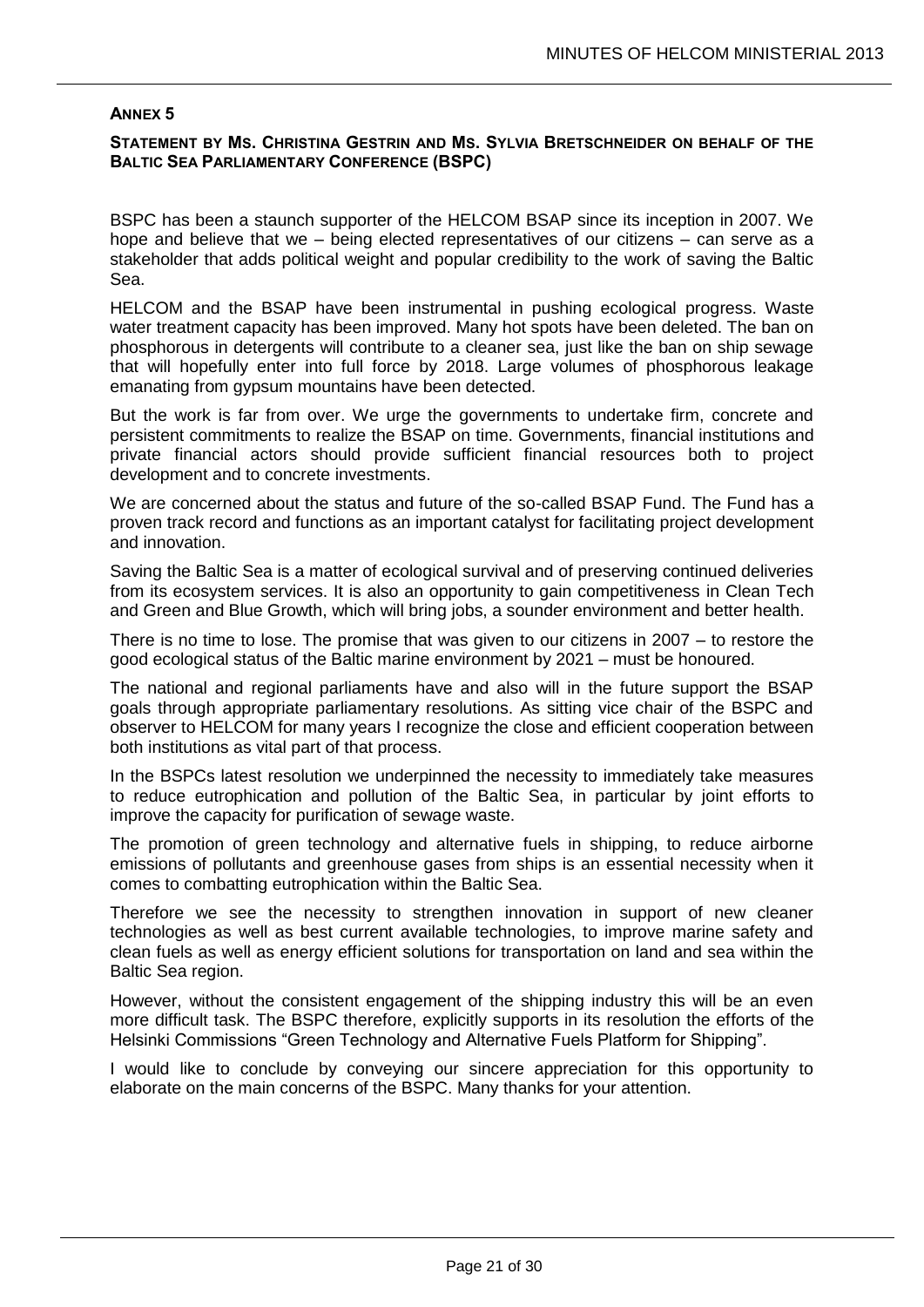**STATEMENT BY MS. ANNE CHRISTINE BRUSENDORFF ON BEHALF OF THE INTERNATIONAL COUNCIL FOR THE EXPLORATION FOR THE SEA (ICES)**

Ministers, Ladies and Gentlemen, dear HELCOM colleagues:

During my intervention I would like to raise three issues,

- the role of ICES in providing regionalized science, advice, as well as data and operational products;
- how ICES through this work is ready to further support and contribute to the work of HELCOM; and
- how this is embedded in the upcoming renewed ICES Strategic Plan, which HELCOM is invited to provide their specific comments to.

As regards to the first issue; ICES recognizes the importance of regionalization and development of understanding at the scale of specific eco-regions. ICES links this work to the requirements under the Marine Strategy Framework Directive, as well as to national and international obligations which require countries to use an integrated ecosystem based approach in managing how humans use the goods and services provided by the marine environment.

This work takes the form of various activities, such as;

- our role as coordinator in four eco-regions (the Northeast Atlantic, the North Sea, the Bay of Biscay, and the Baltic Sea) - of international data collection, and as facilitator of access to marine data. For example, every year ICES coordinates and receives data from over 1200 ship days at sea, from 109 surveys, with extensive dataset collections accessible via online web portals which can be displayed both thematically and geographically, and thus make up the basis for integrated monitoring surveys,
- our contribution to the development of indicators for how to describe the status of the marine environment, and to further the development of these into operational data products to be used in assessments,
- our integrated ecosystem assessments, and overviews, including assessment criteria, enabling a comparison across eco-regions,
- our work related to ecosystem modeling, scenarios, and risk based approaches, as well as,
- specific advice on: common methods for indicators for biodiversity, alien species, food webs, and sea-floor integrity, maximized use, and integration of existing data sources to develop the indicators.

This leads me to my second issue, the cooperation between HELCOM and ICES.

To follow-up on this work ICES has arranged meetings with representatives from four Regional Seas Commissions: HELCOM, OSPAR, Black Sea Commission, and Mediterranean Coordination Unit, as well as the European Environment Agency, and the European Commission, DG Environment. This is to ensure synergies in the work with other organizations, and to make sure that ICES is providing added value, as we want to guarantee that we are using our expertise as efficiently and effectively as possible in fulfilling the requirements of an ecosystem based approach.

ICES would be interested in furthering this cooperation with HELCOM, in the same spirit as the already well-established relations in the field of data platforms, data management and provision of data products. We see good examples of our joined forces, such as the on-going work to establish a joint VMS data-call for a Marine Spatial Planning Workshop arranged later during this year; and would like to further explore opportunities for such joint actions.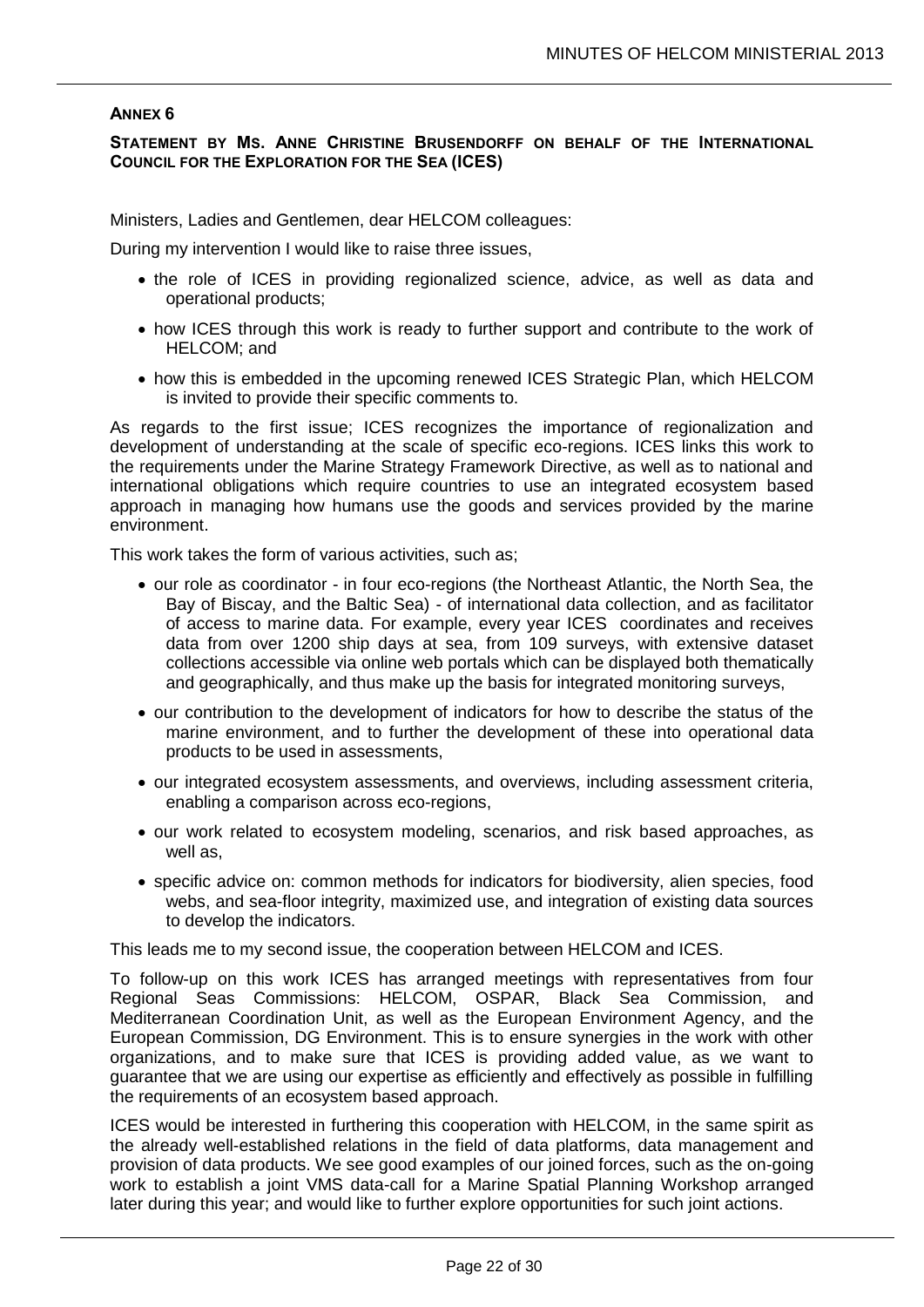Finally, and as my third and last issue – I would like to point out that ICES is charting its direction and activities for the next five years, 2014-2018, through the adoption of the ICES Strategic Plan.

A draft version of this plan has been sent to stakeholders and cooperation partners, including HELCOM, and ICES would be delighted to get feedback from HELCOM by 17 October on whether special Baltic issues and needs have been addressed.

The potential for cooperation and synergies is high but requires efficient coordination at regional and interregional level. ICES is ready for and would welcome such further cooperation with HELCOM.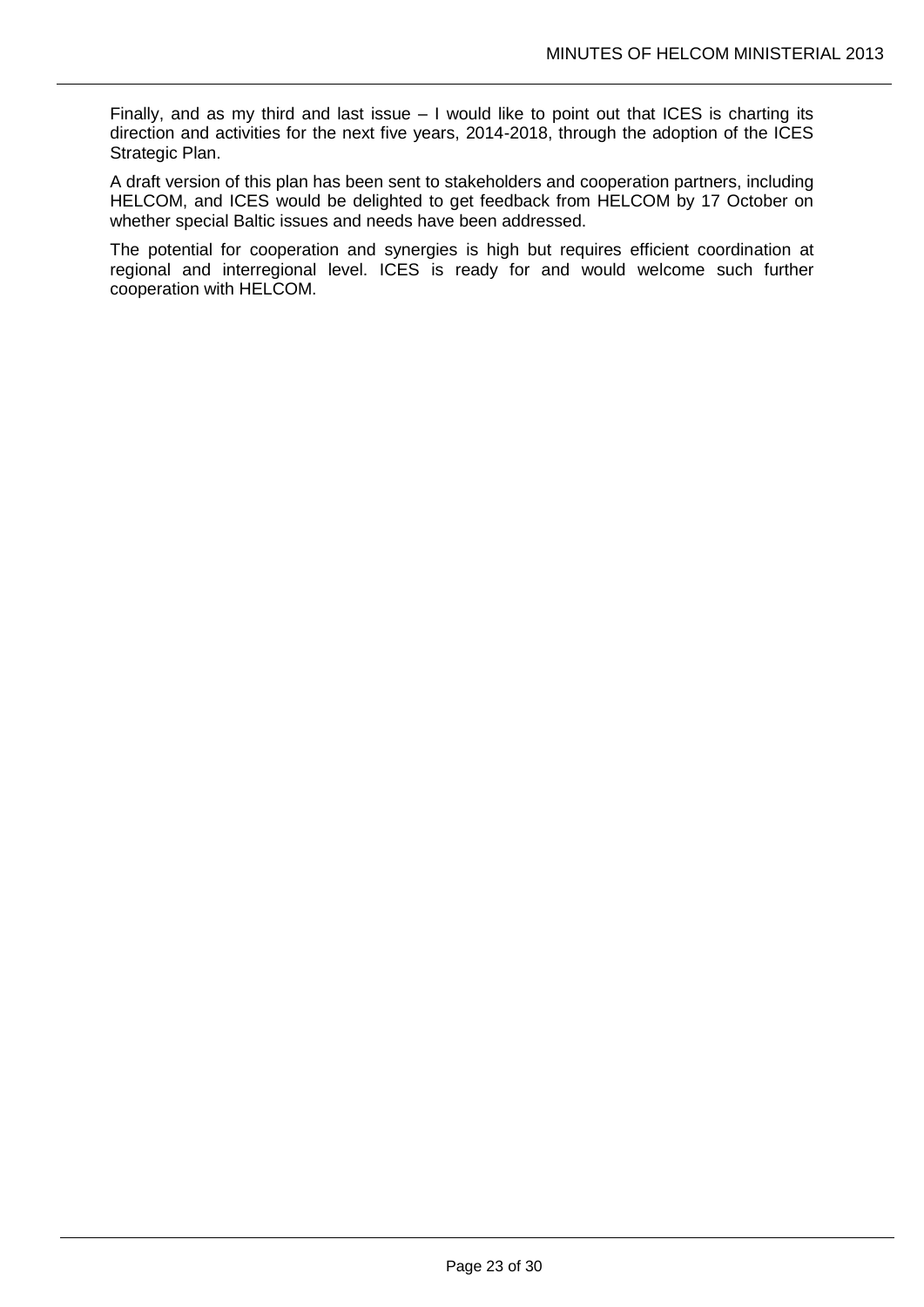# **STATEMENT BY MS. ULLA KOSKI ON BEHALF OF VISION AND STRATEGIES AROUND THE BALTIC SEA (VASAB)**

VASAB (Vision and Strategies around the Baltic Sea) is a cooperation of ministers responsible for spatial planning and development of eleven countries in Baltic Sea Region (BSR) – the EU countries Denmark, Estonia, Finland, Germany, Latvia, Lithuania, Poland and Sweden as well as Norway, Russia and Belarus. The main mission of the intergovernmental pan-Baltic organization is to prepare policy options for spatial development of the Region and to provide a forum for exchange of know-how on spatial planning and development between the BSR countries. Since 1992 VASAB had been working with macroregional spatial developments issues in the Region. It is part of the network of the Council of Baltic Sea States (CBSS). VASAB is steered by the Committee on Spatial Planning and Development of the Baltic Sea Region (CSPD/BSR) composed of representatives of the respective ministries responsible for spatial planning and development as well as of regional authorities of Germany and Russia.

VASAB appreciates the work carried out jointly by VASAB and HELCOM towards better coordination of maritime spatial planning processes in the Baltic Sea Region. The work has mutually benefited both organisations by bringing closer together the VASAB experience on long-term territorial development as well as on terrestrial and maritime spatial planning with HELCOM experience on safeguarding the marine eco-system of the Baltic Sea.

Since the adoption of HELCOM Ministerial Declaration in Moscow in 2010 considerable progress have been achieved by the established Joint HELCOM-VASAB Maritime Spatial Planning Working Group.

Work carried out by the Joint HELCOM-VASAB Maritime Spatial Planning Working Group has contributed to the implementation of VASAB Long Term Perspective for the Territorial Development of the Baltic Sea Region (LTP), endorsed by the 7th VASAB Ministerial Conference on 16 October 2009. The LTP covers policies for which the transnational cooperation in spatial planning may contribute substantially and maritime spatial planning and management is one of the three prioritised issues underlined by the LTP and its action agenda.

This approach followed in the Baltic Sea Region is also a concrete example of implementing the Territorial Agenda 2020 of the European Union at macro-regional level and in close collaboration of EU and non-EU states.

The Baltic Sea Broad-scale Maritime Spatial Planning Principles adopted by HELCOM Heads of Delegations and VASAB CSPD/BSR have already been applied via pilot maritime spatial planning projects as well as by regular maritime spatial planning activities commenced and carried out by the Baltic Sea Region countries.

VASAB is looking forward to evaluate how the practical use of these Principles affects maritime spatial planning and accordingly how and to what extent they contribute to the improvement of the environmental state of the Baltic Sea and the implementation of the HELCOM Baltic Sea Action Plan.

VASAB notes the prominent role that both organizations - VASAB and HELCOM have been designated by the EU Member States in relation to the implementation of the EU Strategy for the Baltic Sea Region (EUSBSR) - Leaders of the Horizontal Action "Spatial planning". In addition, the "Maritime Doctrine of the Russian Federation to the year 2020" and the "Development Strategy of the North-West Federal District of the Russian Federation" show efforts made by the Russian Federation in tackling environmental problems and promoting economic development in the Baltic Sea area.

The EUSBSR Horizontal Action "Spatial planning" is encouraging the use of maritime and land-based spatial planning in all EU Member States around the Baltic Sea and develops a common approach for cross-border cooperation. A strategic target of the Horizontal Action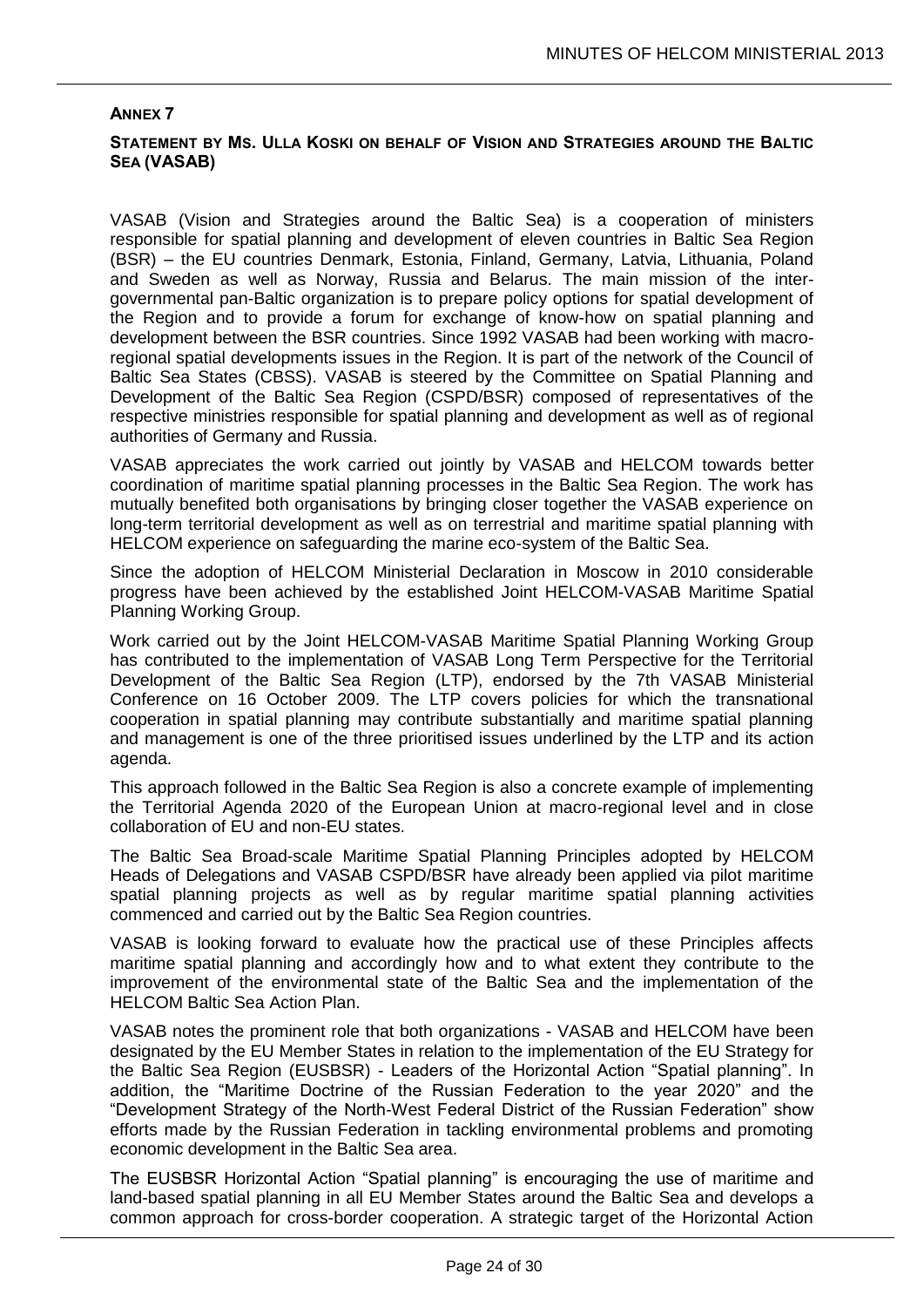"Spatial planning" is to draw up and apply of trans-boundary, ecosystem–based Maritime Spatial Plans throughout the Baltic Sea Region in 2020 and to better integrate land-based and maritime spatial planning.

VASAB supports necessary steps for drawing up and implementing Maritime Spatial Planning in the Baltic Sea region proposed by the Joint HELCOM-VASAB MSP WG in the Regional Baltic MSP Roadmap. Furthermore, VASAB also supports extension of the mandate of the Working Group in order to implement the Roadmap. The Roadmap shall be periodically updated according to the need.

VASAB underlines the need to take into consideration all existing knowledge on maritime spatial planning in the Region inter alia gained via pilot cases and transnational projects and utilize full potential of multi-level and cross-sectoral stakeholder involvement in the implementation of the Roadmap.

VASAB urges to make further use of programmes in particular the transnational Baltic Sea Region programme 2014-2020 in order to tackle the challenges for sustainable spatial planning and management of the Baltic Sea through respective projects.

VASAB as a community with spatial planning competence deems maritime spatial planning as a steering wheel for ensuring sustainable use of sea resources and it`s space. VASAB also consider that at the moment it is of the utmost importance to find solutions how to use natural capital of the sea for development of the regions that are being suffering from economic decline (due to fishery downturn for example). Innovative activities with foreseeing appropriate spaces have to be looked for these regions.

Furthermore, new ideas and solutions might be to be looked for purification of the marine waters. Spatial measures can be very helpful there. Along with traditional land-based activities that are being widely recognised and applied for improvement of the quality of sea water, much significance should be paid to the promotion of measures/activities that can be properly planned and carried out in marine waters, like development of aquacultures and planting of suitable vegetation useful for water purification and diminishing of nutrients.

VASAB is looking forward to close collaboration with HELCOM in further application and assessment of Baltic Sea Broad-scale Maritime Spatial Planning Principles in practice.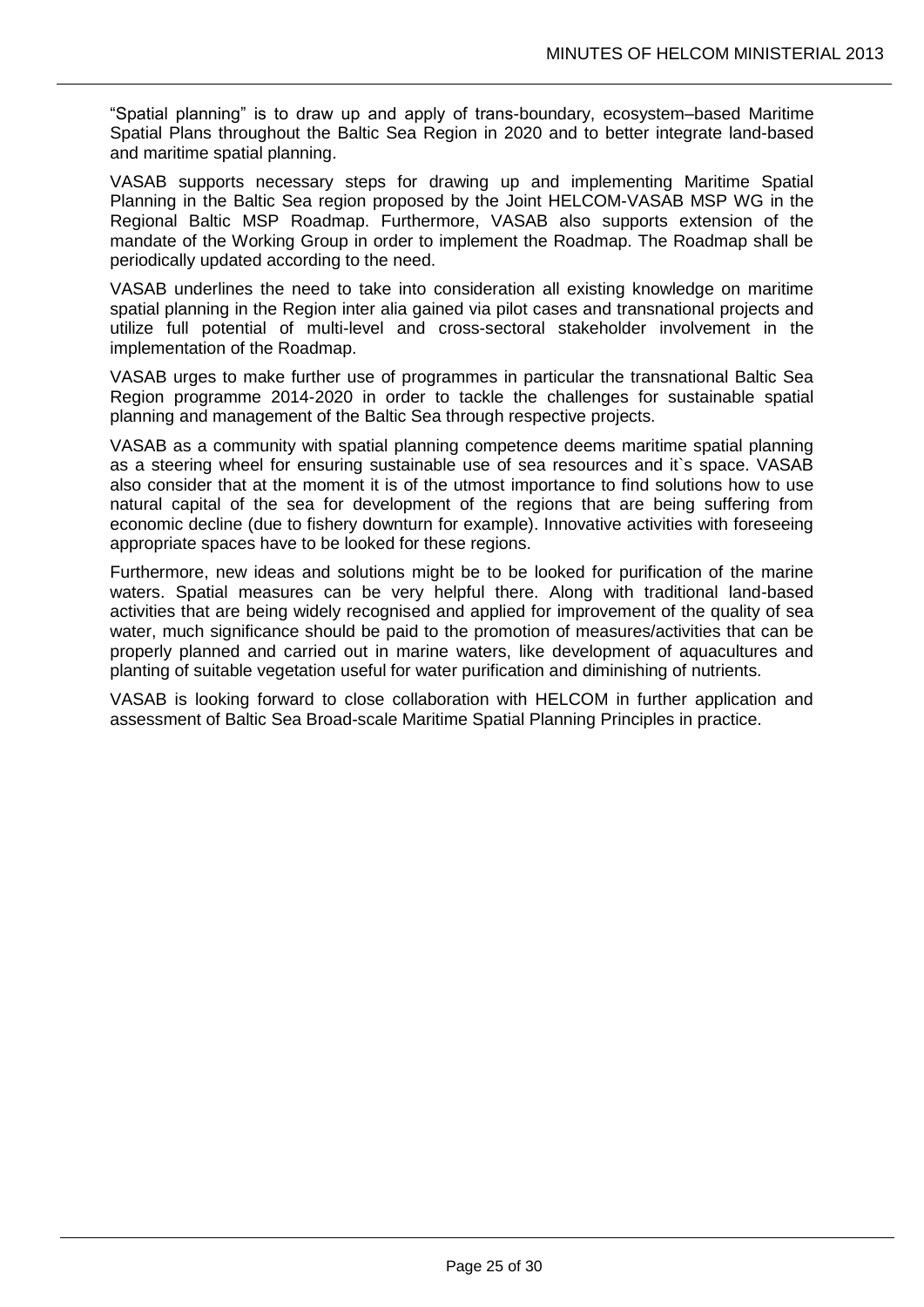# **STATEMENT BY MR. GUNNAR NORÉN ON BEHALF OF ENVIRONMENTAL NGO (COALITION CLEAN BALTIC, OCEANA AND WORLD WIDE FUND FOR NATURE)**

#### Dear Ministers, High-level representatives, friends

On behalf of the environmental NGO observers to HELCOM, we Coalition Clean Baltic, Oceana and WWF appreciate the opportunity to address this Ministerial Meeting focused upon the review of the HELCOM Baltic Sea Action Plan. As you know, we welcomed HELCOM's initiative and ambition in 2007 to deliver wide-scale and decisive actions necessary to achieve a good environmental status for the Baltic Sea by 2021.

In practice, however, despite the high ambitions and the frequent reference to the innovative approach of this action plan, six years after its signing it has yet to deliver upon its promise. Countries are lagging far behind on their National Implementation Programmes. Concerted initiatives and concrete actions to achieve a sufficient reduction of nutrient input from agriculture, to control the spread of hazardous substances, reduce the impacts from fisheries and to protect biodiversity are still largely lacking. In other words, the real work to deliver the BSAP is yet to be done, a fact which we believe should be at the core of discussions today. Importantly, this challenge – the lack of implementation as well as ambition - is an opinion that is shared by some contracting parties not simply the environmental NGOs.

It has been further highlighted that the ministerial statement you will soon agree to, will likely be much less ambitions than the original BSAP. Thus, there is a danger that the BSAP is turning into an empty paper. Should the BSAP fail, it will prove devastating for not only the Baltic Sea environment, but undermine the entire basis for prosperous development in the region. This current non-action is not only jeopardizing the BSAP but the timely implementation of the EU Marine Strategy Framework Directive and the realization of other EU policies that rely on effective regional coordination such as the EU Strategy for the Baltic Sea Region, the Water Framework Directive and expected future legislation on Maritime Spatial Planning.

We are aware that that the political situation in countries is making the setting and follow through of ambitious plans increasingly difficult. Which is why we realize your position as environment ministers is not an easy one – as in many cases the pressures are coming from elsewhere. This is why we believe your counterparts from other ministries – agriculture, fisheries, finance, enterprise, etc. ought to be meaningfully engaged in this discussion which is why we have urged their support of your strong leadership at this meeting as well as their continued commitment to work with you closely on these issues going forward. It is clear that a much more integrated approach to the management of the Baltic Sea, involving all relevant ministries and sectors, is urgently needed in order to secure sustainable economic and social development in the region.

Importantly, there is an increasing body of evidence which demonstrates the case for action is not simply environmental. A recent report produced by the Boston Consulting Group, *Turning Adversity into Opportunity* shows that measures to restore the health of the Baltic Sea could bring 550,000 jobs and €32 billion Euros in annual value added to the region by 2030. Saving the Baltic Sea is therefore of interest for not only the environment itself, but for the development of the entire region. This study is complemented by the BalticSTERN report which states that the economic benefits of reaching the BSAP targets are in the magnitude of one billion Euroes per year.

So, we and other citizens of the Baltic Sea region can rightfully ask: what is holding you back? The recovery of the Baltic Sea should be the one issue that we all agree on.

Given these clear signals about the environmental and economic case for action, and the increasing awareness and engagement of the general public in demanding action to save the Sea, we urge you ministers and your entire governments to show strong leadership and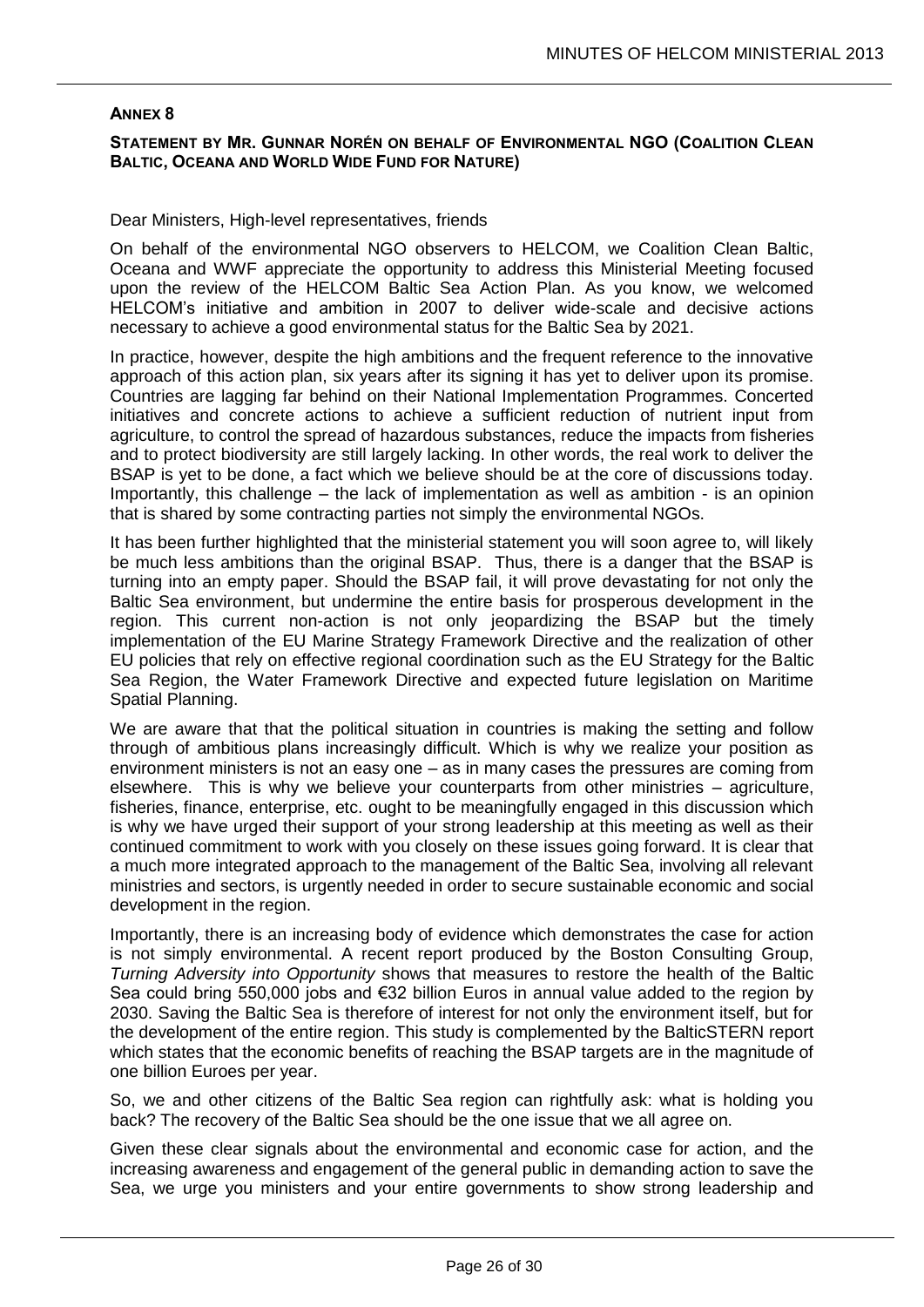agree to implement the actions your countries have already committed to – as well as identify additional actions where needed.

We furthermore urge you to use your time wisely today to discuss and answer the following key questions:

- What concrete steps will you take to ensure the successful implementation of the BSAP?
- How will you secure effective cooperation across all contracting parties, recognizing that costs and benefits must be shared in an equitable manner in order to reach the BSAP and that financial support must be identified?
- How will you address the present failures in implementation, cooperate to address these and agree upon an ambitious but realistic plan to set the Baltic Sea Action Plan back on track?

Specifically, we urge your commitment to agree upon stronger actions to:

- Apply nutrient-balanced fertilization practices on farmland in accordance with Helcom Annex III for all future investments for agricultural production should at least meet a requirement of maximum Nitrogen-surplus of 50 kg N/ha/year.
- BSAP to "establish a list of Hot Spots identifying existing installations for the intensive rearing of cattle, poultry and pigs not fulfilling the requirements in the revised Annex III of the Helsinki Convention", has, in spite of two Ministerial decisions, not been implemented.
- Ensuring comprehensive management plans for marine protected areas, regulating unsustainable activities, like bottom trawling inside protected areas, which are threatening natural values and resources.
- Taking the necessary steps to reduce the negative impacts from fisheries by taking steps to address the insufficient selectivity that causes low survival of undersize cod in cod bottom-trawling which is jeopardizing the development of sustainable and natural cod stocks
- Prioritize development and implementation of fisheries management plans, including full closures, within existing protected areas
- Actively secure the conservation at least ten endangered/threatened wild salmon river populations in the Baltic Sea region as well as the reintroduction of native Baltic Sea salmon in at least four potential salmon rivers, which is today not being sufficiently addressed nor implemented.

Importantly, we should also remember the worsening of the eutrophication because of climate change effects, have not been taken into account when calculating Maximun Allowable Nutrient Input to the Baltic Sea. Which is why rather than looking to decrease the ambitious nature of the nutrient reduction targets, they should actually be strengthened.

The Baltic Sea belongs to us all and should be a source of enjoyment, beauty and sustainable use for generations to come. We stand ready to support you in our collective outreach work around the region to deliver the BSAP and thus its vision of *"a healthy Baltic Sea, with diverse biological components functioning in balance, resulting in a good ecological status and supporting a wide range of sustainable human, economic and social activities,"* by 2021 at the latest.

And finally, you should also be aware of the strong public support you have from Baltic region citizens, to decide on powerful actions to restore the Baltic Sea environment. The Race for the Baltic campaign this summer, will inform you more on these aspects asking you to show strong leadership and agree to implement actions speedy, that can make a real difference the coming years.

Thank you.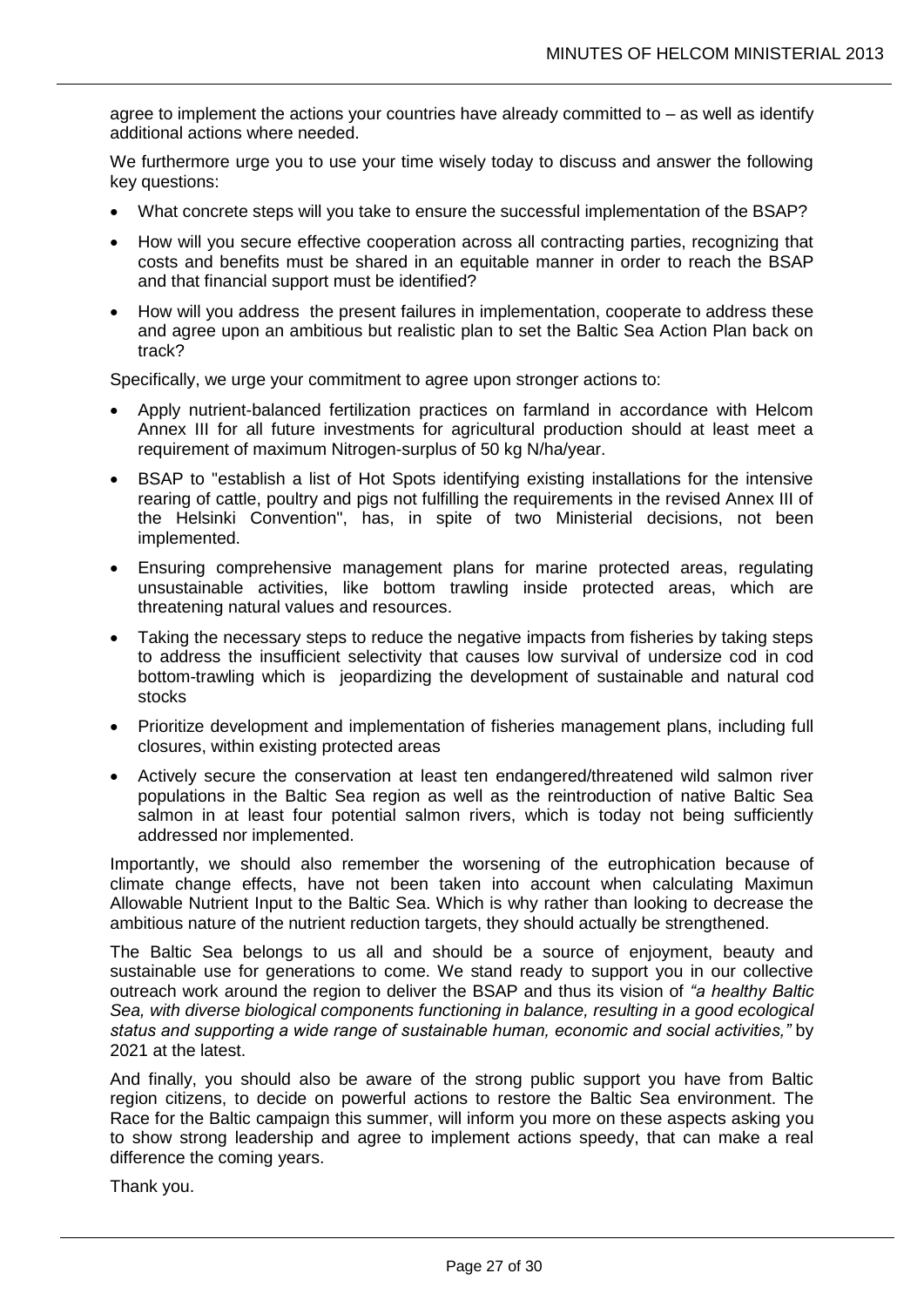# **STATEMENT BY MS. LIISA PIETOLA ON BEHALF OF BALTIC FARMERS' FORUM ON ENVIRONMENT (BFFE)**

### Dear Ministers, Excellences and Delegates

On behalf of the around 2 million farmers around the Baltic Sea I appreciate being invited to provide the views on the revised Baltic Sea Action Plan and the Ministerial Declaration from the Baltic Farmers' Forum on Environment.

First, let me congratulate the HELCOM contracting parties and observers representing NGOs and various sectors with the impressive nutrient load reductions that have taken place within all sectors and all countries since 1985. We believe that these massive reductions clearly demonstrate how seriously farmers and other sectors as well as all countries have taken on the Baltic Sea challenge. We observe the current levels are getting close to the optimal nutrient load levels as defined by the so-called Maximum Allowable Inputs according to recent authoritative studies by the Baltic Nest Institute.

We feel this positive trend and situation should be made more transparent and visible.

At the same time the Baltic Nest Institute have found that the recovery time of the Baltic Sea is most likely more than 50 years, thus far beyond the target year of 2021 the Ministers will now sign.

Baltic Farmers' Forum on Environment (BFFE) support ambitious but realistic objectives. BFFE notes that scientists explain the long recovery time of the Sea as a consequence of earlier decades of excessive loads of phosphorous that have accumulated in bottom sediments. The phosphorous rich bottom sediments have led to internal loads being five times or even more as large as the loads from the land areas. Thus, keeping focus exclusively on land based diffuse load will prolong the time it takes to reach the common target to reduce eutrophication. Waterborne nitrogen and phosphorous load to the Baltic Sea need to be seen as a part of complex nutrient recycling where the role of internal load is significant.

The present Ministerial meeting will further adopt the revised country-allocated reduction targets (CART) for nitrogen and phosphorous.

These national targets are taken directly from a model with major uncertainties, because of e.g. different soil and climate conditions and limited data base especially regarding diffuse loads from lands and sediments. Still, the targets are presented with one ton precision. Furthermore, the uncertainties have led to some countries getting national targets that are exceeding the current total loads and thus being physically impossible to achieve.

Despite of remarkable uncertainties we note with concern that these figures will be used quite directly. The updated BSAP should provide a framework with ambitious but realistic objectives, leaving sufficient flexibility to the farmers and others, recognizing that regional or even farm specific solutions are often needed.

Baltic Farmers' Forum on Environment (BFFE) firmly believes that undertaking a socioeconomic impact assessment is necessary to make the BSAP more robust and improve its legitimacy, especially if the reduction targets and objectives will be connected to the environmental targets in the EU Marine Strategy Framework Directive (MSFD).

Clearly the countries around the Baltic Sea are in different phases of improved nutrient handling and efficiency and thus also as regards reducing nutrient losses from farming. This also means that the national mix of agri-environmental legislation and other instruments such as agri-environment advisory and the use of the agri-environmental scheme in the Rural Development Program differ among the HELCOM Contracting States.

This is justified, and works well. If the countries would like to introduce new legislation, it needs to be smart legislation which encourages innovation, entrepreneurship, and improved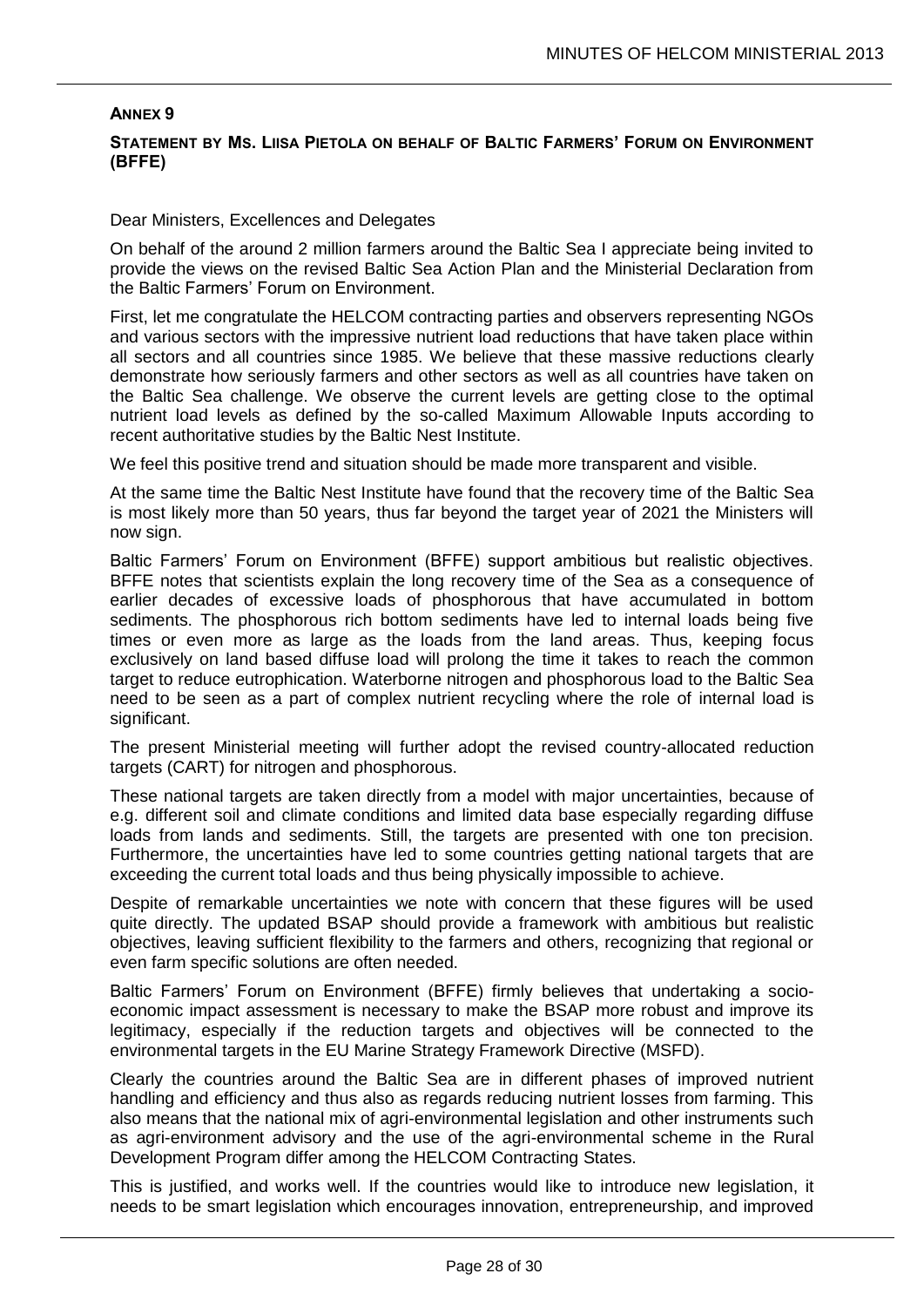resource utilization and that relies on the farmers' sense of responsibility and trust, instead of top-down control.

This is one of the main points advocated by the three large EU-financed international projects *Baltic Deal*, *Baltic Manure* and *Baltic Compass* implemented within the context of the EU Strategy for the Baltic Sea Region. The projects have engaged thousands of stakeholders in exchange about agrienvironment practices, technologies, advice and policy approaches. A concrete example of the successful cooperation is the major conference *"A Greener Agriculture for a Bluer Baltic Sea"* organized every year since 2009.

This type of dialogue and knowledge sharing on different levels can help to realize sustainable agriculture and bring new actors and sectors on board to contribute to the health of the Baltic Sea. Within the projects, there is common understanding that agriculture, which builds on modern food production and sustainable soil and water management, is a key to a sustainable and resilient Baltic Sea Region.

BFFE hopes that the HELCOM contracting parties surrounding the Baltic Sea thus can support the farmers' and other related organization's plans for continuation of these innovative macro-regional flagship projects.

We need resource efficient agriculture which slowly improves the Status of the Baltic Sea, but also more cost-efficient and immediate actions. According to recent results, we have a significant potential to reduce the nutrient load in a cost-efficient way by waste water treatments.

*Dear audience –* We, farmers do have our share to reduce nutrient load from the land areas. We work for a bluer Baltic Sea and for food security under varying climate and soil conditions. Our important task is to produce food for the people around the Sea. Nutrients are precious and essential for food production and we try to utilize them in the most efficient way. Our goal is to produce nutritious food with optimal nutrient use according to crops' needs.

To combine both natural and human needs, farmers need financial capacity to invest in modern technology, new technological solutions for better farming practices, and support from agrienvironmental advisory services.

Above all we need trust from the society – confidence that we care about the Sea and will save it together with other sectors. Sustainability and work over generations is a part of our everyday work.